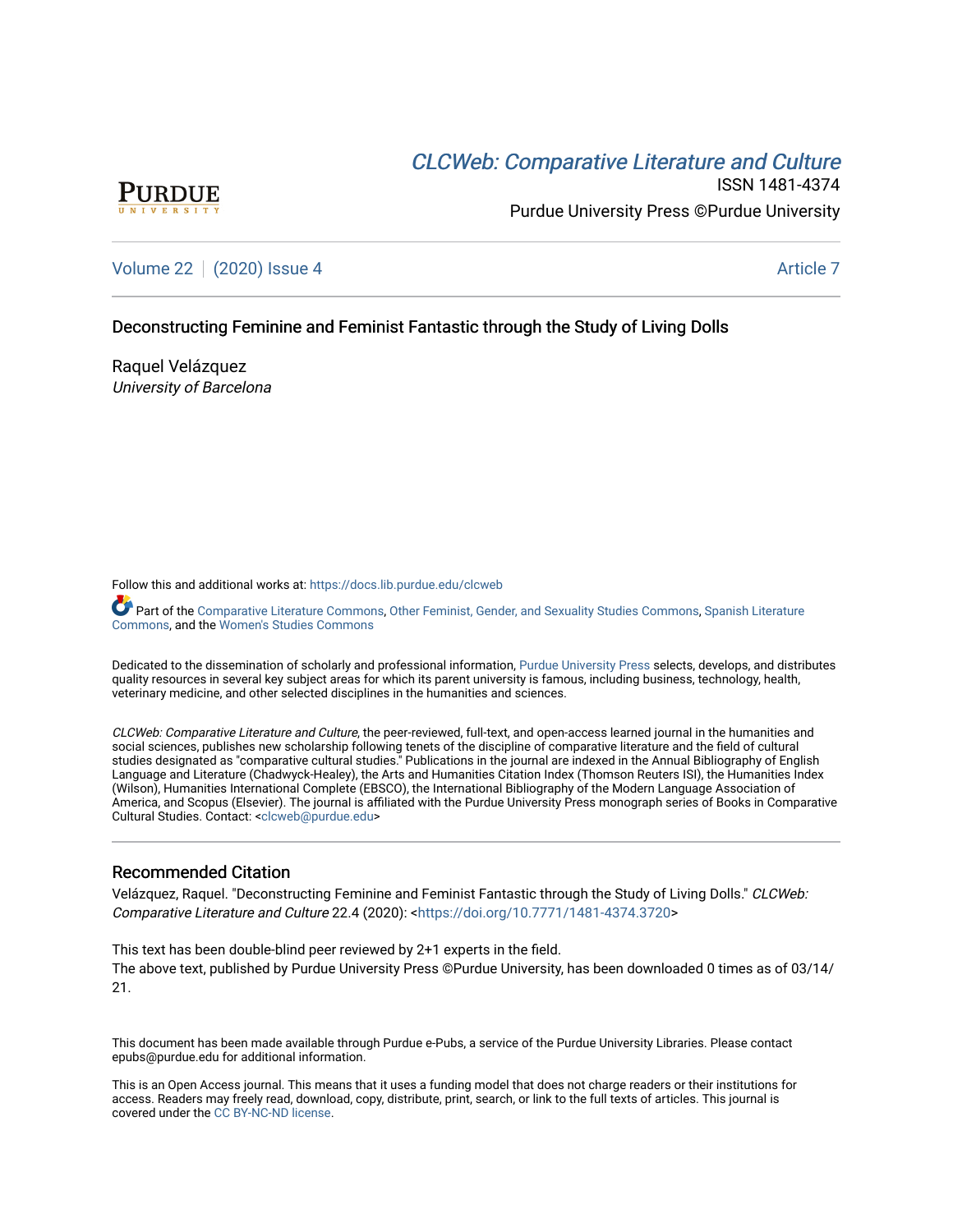**PURDUE** 

#### UNIVERSITY PRESS [<http://www.thepress.purdue.edu>](http://www.thepress.purdue.edu/)

## *CLCWeb: Comparative Literature and Culture*

ISSN 1481-4374 [<http://docs.lib.purdue.edu/clcweb>](http://docs.lib.purdue.edu/clcweb) Purdue University Press **©**Purdue University

*CLCWeb: Comparative Literature and Culture*, the peer-reviewed, full-text, and open-access learned journal in the humanities and social sciences, publishes new scholarship following tenets of the discipline of comparative literature and the field of cultural studies designated as "comparative cultural studies." In addition to the publication of articles, the journal publishes review articles of scholarly books and publishes research material in its *Library Series.* Publications in the journal are indexed in the Annual Bibliography of English Language and Literature (Chadwyck-Healey), the Arts and Humanities Citation Index (Thomson Reuters ISI), the Humanities Index (Wilson), Humanities International Complete (EBSCO), the International Bibliography of the Modern Language Association of America, and Scopus (Elsevier). The journal is affiliated with the Purdue University Press monog-raph series of Books in Comparative Cultural Studies. Contact: [<clcweb@purdue.edu>](mailto:clcweb@purdue.edu)

# **Volume 22 Issue 4 (December 2020) Article 7 Raquel Velázquez,**

**"Deconstructing Feminine and Feminist Fantastic through the Study of Living Dolls"**

<http://docs.lib.purdue.edu/clcweb/vol22/iss4/7>

Contents of *CLCWeb: Comparative Literature and Culture* **22.4 (2020)** Special Issue *New Perspectives on the Female Fantastic.* **Ed. David Roas and Patricia García** [<http://docs.lib.purdue.edu/clcweb/vol22/iss4/>](http://docs.lib.purdue.edu/clcweb/vol22/iss4/)

**Abstract**: In her "Deconstructing Feminine and Feminine Fantastic through the Study of Living Dolls," Raquel Velázquez analyzes the treatment of one idiosyncratic image within the fantastic genre, and one that also has a special impact on the configuration of the feminine: the doll. On the one hand, she examines the evolution of this fantastic motif in order to determine whether it involves a transformation of how the feminine fantastic is represented. On the other hand, she establishes some correlations between the image of the fantastic doll, and the development of processes such as the dollification of women or the humanization of the doll as it is identified in contemporary society. This is seen as an exemplification of how both the alleged *feminine fantastic* (which is questioned here), and the feminist fantastic adjust, alter, or adapt, in the same way as the society in which it is contextualized or integrated.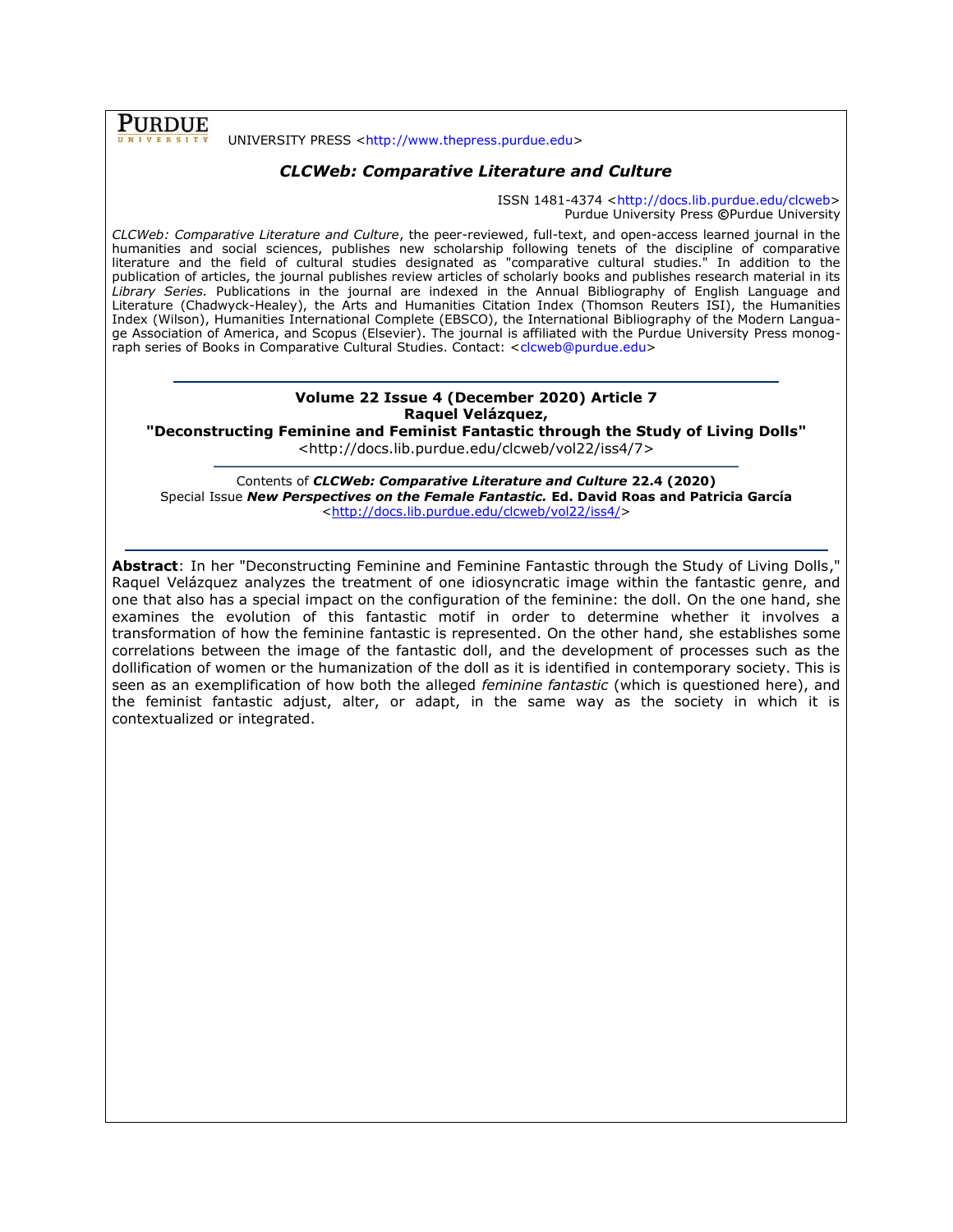Raquel Velázquez, "Deconstructing Feminine and Feminist Fantastic through the Study of Living Dolls" page 2 of 15 *CLCWeb: Comparative Literature and Culture* 22.4 (2020): <http://docs.lib.purdue.edu/clcweb/vol22/iss4/7> Special Issue *New Perspectives on the Female Fantastic*. Ed. David Roas and Patricia García.

# **Raquel VELÁZQUEZ**

#### **Deconstructing Feminine and Feminist Fantastic through the Study of Living Dolls**

There is an entire series of obvious or easily identifiable mechanisms<sup>1</sup> through which the voice of female writers is silenced, disregarded, and censored. These silencing procedures, such as the reduced possibilities for creative women within the publishing market, or their very scarce presence within the literary canon, involve a clear limitation of writing spaces, which not only hinders their literary careers, but it also directly influences how women are told.

Thus, for women writers, the processes of visibilization and control over their own voice fulfill such a relevant function, insofar as they make it possible to write their own stories; stories that have hitherto been written by others - namely men. Indeed, constructing a whole series of stereotyped images of the feminine is also a very solid - perhaps less obvious - way of suppressing women. For this reason, works (both critical and creative) centered on images of women have been so decisive in the history of feminism. On the one hand, we have the classic volumes by Mary Ellman (1968), and Susan Koppelman (1972), two of the many examples, focused on the analysis of the stereotyped images that could be traced in male writers' production. On the other hand, we have witnessed the rise of anthologies, organized according to gender criteria, with which women writers equip themselves in order to take control of those images. In the field of the unusual, titles such as Pamela Sargent's well-known science fiction anthology *Women of Wonder: Science Fiction Stories by Women about Women* (1975) emerged in such a way that they reverted and subverted the images of tradition while offering new and more proper representations of the feminine.

Therefore, when one addresses the question of whether or not there is a so-called feminine fantastic<sup>2</sup> (parallel to the debate on the existence, or not, of female writing as opposed to male writing) and if so, one proposes elucidating what its particularities are, then thematic studies are still relevant. However, the analysis of images or themes that are considered "feminine," the axis around which many of the theoretical studies in the field are structured, do not seem to lead us to defend the existence of a feminine fantastic*.* Although we can intuit a tendency on the part of female creators to deal with subjects that had been overlooked by male writers, several earlier studies on Spanish fantastic microfiction (Velázquez "Quarens") revealed the impossibility of defending (at least for this genre) a clear gender distinction with regard to the choice of the subjects of the fantastic. Topics that have been traditionally defended as "feminine," such as motherhood, or mother-daughter relationships, or even rape, linked to the fantastic are cultivated by both male and female writers. Something similar happens with rewriting, frequently used to subvert mythical and mythological constructions of the feminine. Its recurrence does not seem to correspond either, however, with the gender of the person who cultivates the fantastic

Furthermore, not even the deconstruction of stereotyped images of the feminine on the part of female creators would determine their relationship with a feminine fantastic, but rather one with a feminist fantastic. On the other hand, the feminist fantastic cannot be identified with the female gender (at least, not always), since there are also male creators - still a minority - who cultivate the fantastic from a feminist vindication viewpoint, whether consciously or not. This is what seemed to determine the study of the resurgence of the mantis woman or devouring woman in the twenty-first century Spanish fantastic micronarrative, which led to an article published in 2019 (Velázquez "Quarens"). It started from the hypothesis that the female writer would develop a distinctive way of approaching this mythical figure of the monstrous. However, the study of the minifiction corpus of both male and female authors revealed that the mantis woman was present in texts written by both men and women and that, moreover, there were coinciding attributes in her representations. It was therefore not an image constructed by women from the feminine perspective, but rather an image, rooted in tradition, which occupied a prominent place in postmodern minifiction, regardless of the gender of the author. In other words, the possible feminist reading that could be derived from the renewal of this monstrous being of the devouring woman (which counteracted the devoured woman) was not necessarily linked to the woman writer alone, but to, let us say, an *agendered* consciousness.

Yet the study of the images with which the fantastic is constructed remains one of the most effective ways of dealing with issues such as the feminine fantastic employed by some scholars - a syntagma that should be banished - or the feminist fantastic - its most appropriate substitute (within the female fantastic). Indeed, the existence and cultivation of a feminist fantastic (which entails the

<sup>1</sup> Creative and activist women such as Tillie Olsen, in *Silences* (1978), or Joanna Russ, in *How to Suppress Women's Writing* (1983) were involved in highlighting these mechanisms early on.

<sup>&</sup>lt;sup>2</sup> In other words, whether there is a specific, particular, or essentialist way of how female writers approach the fantastic (dealing with themes associated stereotypically with women, for example).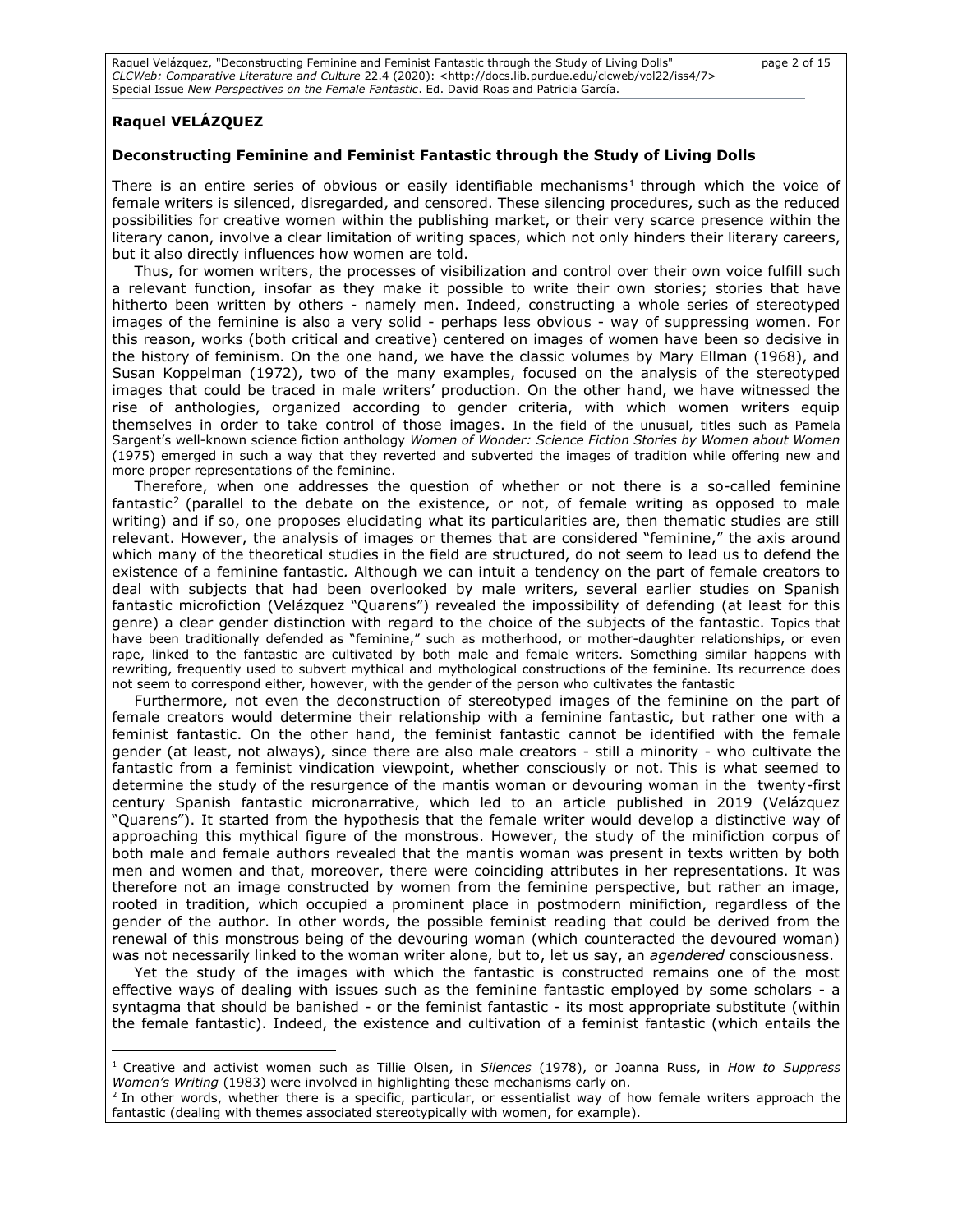Raquel Velázquez, "Deconstructing Feminine and Feminist Fantastic through the Study of Living Dolls" page 3 of 15 *CLCWeb: Comparative Literature and Culture* 22.4 (2020): <http://docs.lib.purdue.edu/clcweb/vol22/iss4/7> Special Issue *New Perspectives on the Female Fantastic*. Ed. David Roas and Patricia García.

reality of a "*machista* fantastic," or a fantastic that silences the feminine) contributes to subverting and reverting<sup>3</sup> the images through which women are objectified, minimized, or infantilized. It helps to create spaces for critical reflection and establishes links with society by echoing extratextual problems. To a large extent, this explains the interest in *rewriting* among Spanish minifiction writers, as it brings with it the possibility of subversion, an opportunity to have an alternative narrative of the story. In the fantastic sphere, rewriting is mainly associated with the attraction to certain mythological creatures that connect with the monstrous, but also with power and force, such as Circe, the mermaids or Medusa, who in general terms demand a greater prominence and a voice of their own. Conversely, Penelope and Ariadne are detached from their attributes of *donna angelicata*, although sometimes that means turning them into *donne diavole*. An example of clear subversion is offered by Araceli Esteves in the short story "Año cero" ("Year Zero", 2013), where she rewrites the story of Mary for the twentyfirst century. Mary has an abortion so that Joseph will not know about the child he is expecting.

The present work starts from the assumption that the so-called feminine fantastic is not limited exclusively to the fantastic written by women (the syntagma female fantastic is clearly a more suitable one for this concept), but to the fictional universe of women within the field of fantastic literature (represented by both men and women). The aim of the study is to analyze the treatment of one of the most idiosyncratic images of the genre, one which also has a special impact on the configuration of the feminine: the doll (linked basically to contexts of pediophobia or fear of dolls).

Giving special attention to Spanish authors, I intend to elucidate whether the image of the doll in the realm of the fantastic has evolved from its first manifestations in cinema and literature up to modernity, transforming the representation of the feminine fantastic through its concretion in the doll. At the same time, the case study of the doll is approached in the light of the debates on the dichotomy between feminine fantastic and feminist fantastic, 4 in order to contribute to the reflection on the appropriateness of these labels.

### **II**

If we want to understand how images of the feminine are configured in the realm of the fantastic (including the one that is the subject of our analysis; the doll), we cannot ignore the firm influence exerted not only by artistic movements, but also by movements of a sociological and anthropological nature.

The attraction that surrealists feel to the motif of the praying mantis, whose eroticism and seduction was more powerful than the terror of being annihilated, runs parallel—with both peaking in the 1930s—to the rise in representations of disturbing dolls, a mixture of subversion and sadism, which characterized the movement,<sup>5</sup> and in particular, the trajectory of Hans Bellmer. Bellmer's sculptures and photographs reproduce incomplete, fragmented, dismembered, decomposed women; they are figures created from pieces (extremities) that articulate and fit together showing what constitutes a deconstruction of the female body. This is clearly objectified, born of fetishism and the eroticization that drove the avant-garde.<sup>6</sup> The humiliation and sexualization to which these figurations of the feminine are subjected, through the masculine gaze that constructs them, contribute to the accentuation of the grotesque and the disturbing halo of his famous *Poupée*.

Bellmer's proposal in the 1930s was inspired not only by Freudian theories but also by having attended a performance of Offenbach's *Les contes d'Hoffmann*, in which Olympia is brutally dismembered in the final scene. Bellmer's images actually enhanced, with its monstrosity, the artistic, literary use of the doll as an object of desire, which had preceded Bellmer, and which has continued in postmodernity. Cindy Sherman's artwork *Broken Dolls* (1999), a series of black and white photographs showing dismembered dolls, would be an example of the impact and influence exercised by Bellmer's art. 7

In the Spanish context, literary texts and painting had already shown a tendency to be fascinated by the doll. The writer Gómez de la Serna gave the literary avant-garde a new artistic image of the

<sup>&</sup>lt;sup>3</sup> For a detailed analysis of the phenomenon of rewriting in Spanish short stories, see Velázquez "La reescritura."

<sup>4</sup> Or even between feminine fantastic and female fantastic, as stated in this special issue.

<sup>5</sup> Although the study of the fascination for objects that inspired avant-garde artists is not one of the aims of this work, it is worth mentioning the images that surrealism created from the figure of the mannequin (Man Ray, Dalí, Masson, Chirico), a motif that played a central role in the *Exposition Internationale du Surréalisme*, organised by Breton and Éluard, held in Paris in 1938.

<sup>&</sup>lt;sup>6</sup> The title of Hal Foster's article, "Violation and Veiling in Surrealist Photography: Woman as Fetish, as Shattered Object, as Phallus" (Mundy 203-222), refers to this trend shared by many surrealists.

<sup>7</sup> It is worth mentioning the collective work coordinated by Mariel Manrique in 2019, *Muñecas: el tiempo de la belleza y el terror* (*Dolls: the Time of Beauty and Horror*), with studies that cover different artistic fields.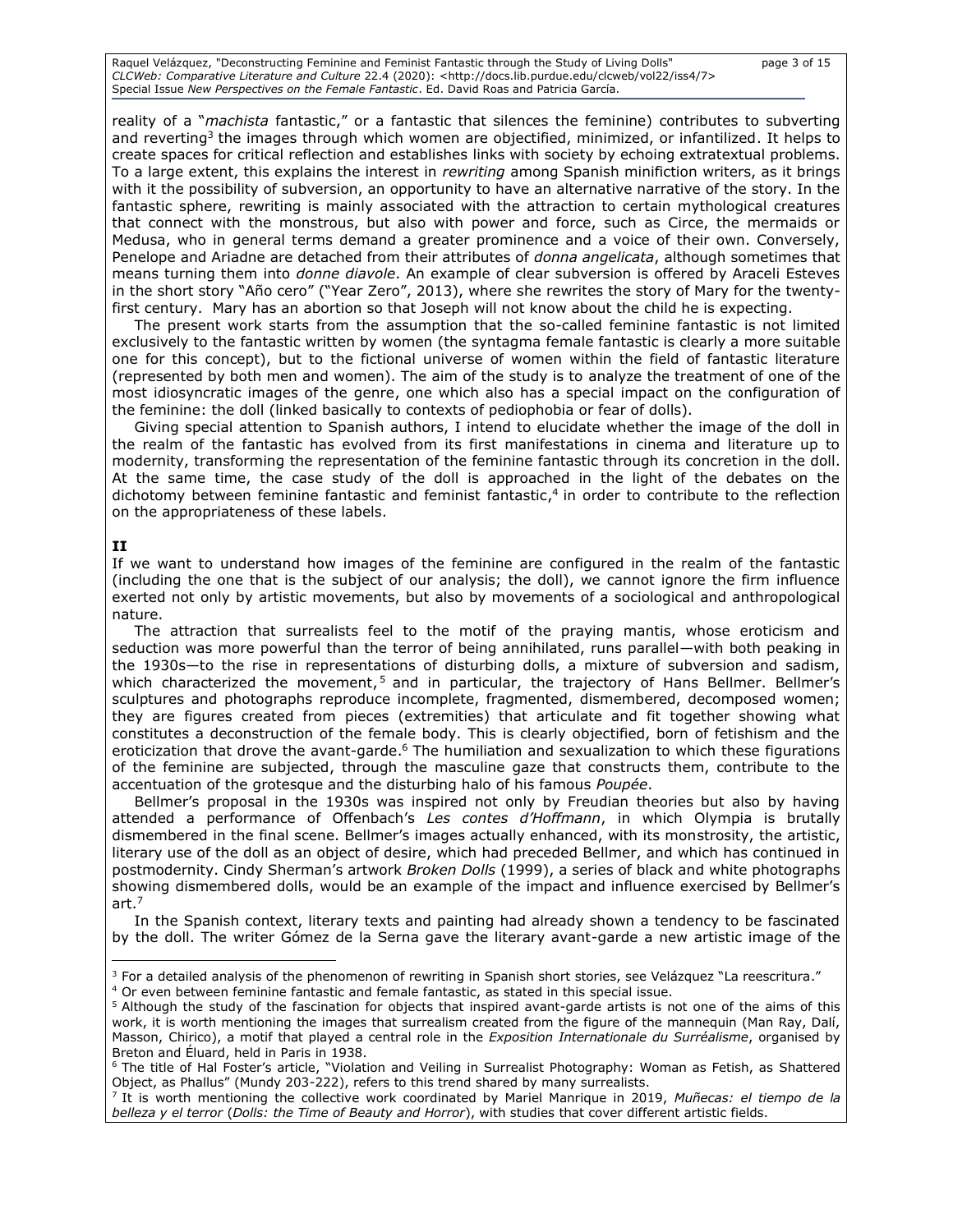object woman, this time using wax as the figuration material. His novel *El incongruente* (1922), and specifically its chapter XXII, "Huida hacia el pueblo de las muñecas de cera" ("Flight Towards the Village of Wax Dolls"), constitutes a literary projection of Gómez de la Serna's personal fascination with wax females. This writer's curiosity for automatons, mannequins, puppets or dolls, so many times referenced by critics, was shared by the artist Gutiérrez Solana, who engendered many pictorial images inspired by the inanimate beings with which he liked to surround himself. $8$ 

In preceding representations, this sexualization and this reification are embodied as inherent in the motif of the artificial woman. This is evident in nineteenth-century stories from the more generic sphere of non-mimetic or unusual literature (for example, the *Galateas* from *Der Sandmann* [1817], by Hoffmann; or from *L'Ève future* [1886] by Villiers de l'Isle-Adam), where also the disturbing emerges. In contrast, in the exclusive realm of the fantastic, the specific thematic motif of the diabolic doll seemed to have escaped this sexualization. In the story "La Muñequita" ("The Little Doll," 1894), the result of Juan Valera's intermittent incursions into the realm of the unusual, the inanimate protagonist comes to life as a consequence of the attention lavished on her by her new owner, the girl who dug her up in rags. As a story framed in the wonderful world of fairy tales, and with the typical irony of Valera's writing, sexualization did not form part of the descriptors of the inanimate being. Indeed, Valera's story, with the convenient moral of fairy tales, is an ode to virtue. The animation of the doll is explained by its "mission" to help achieve the aspirations of the young 15-year-old girl and her mother, which basically involves not allowing the king, or any male with power, to exercise any rights over the girl's body. This is so much the case that, as we read in the end of the story, the doll, "having already fulfilled its mission, ceased to talk, bite and do other things that are inappropriate for a doll" (Valera 1024).<sup>9</sup> Therefore, in Valera's story, the diabolic doll, whose function in the plot is to act as an instrument, lives up to its name only with those characters that are none too virtuous, cruel, or ambitious. For the innocent girl, on the contrary, the doll is a faithful ally, an unusual role in the genre of the diabolic doll.

Around fifty years later, Algernon Blackwood proposes a new story around pediophobia, treating it very differently than Valera did, managing to provoke terror both inside and outside the borders of the text. Blackwood's "The Doll" (1946), like the Spanish fiction of 1894, discards the sexualization of the inanimate, preferring to focus on the instrumental function of the diabolic object (this is how the English writer makes the revenge effective), but unlike Valera, he sets his plot within the field of the fantastic genre, in line with the theorization of David Roas (2011). Indeed, in an everyday environment that is recognizable and familiar to the reader, the impossible breaks out: a doll that can trigger evil. The cook - disregarding Colonel Masters' instructions to get rid of the newly arrived package - decides to hand over its contents - what she thinks is a simple and harmless doll - to the Colonel's daughter. The doll's arrival unleashes a whole series of strange phenomena, starting with the animation of the doll itself, which will endanger the girl's life until the source of the evil is identified.

The way diabolic dolls such as Blackwood's are described moves away from the image usually associated with artificial dolls in the manner of the future Eve. In "The Doll" from 1946, grotesque ugliness is used to accentuate the terror of the demonic actions that will take place later: "Its face was pallid, white, expressionless, its flaxen hair was dirty, its tiny ill-shaped hands and fingers lay motionless by its side, its mouth was closed, though somehow grinning, no teeth visible, its eyelashes ridiculously like a worn toothbrush, its entire presentment in its flimsy skirt, contemptible, harmless, even ugly" (Blackwood 146). As I have already stated, dolls like Blackwood's place us within the realm of the fantastic, and this is the main framework that I have marked out for the analysis of this image of the feminine that has been cultivated in art, cinema and literature.

### **III**

At this point, I should point out something that might have been intuited or deduced from our discourse: although we can establish some relations with other genres (and it is convenient to do so), we have not included figures such as cyborgs, robots, androids or gynoids, or replicants in our study. All of these creatures belong to the genre of science fiction, and we situate them therefore, beyond the frontiers of the fantastic.<sup>10</sup>

<sup>&</sup>lt;sup>8</sup> The creation of a life-size doll as a means of keeping the memory of the dead woman (to whom the clothes and hair of the inanimate copy belong) alive and tangible is precisely the axis of the plot of Vernon Lee's story "The Doll" (1896, 1927)--a realistic recreation (despite the dominance of the strange and disturbing) of the doll motif. <sup>9</sup> Translation mine. Note: All the translations from the original Spanish language quoted in this article are mine.

 $10$  Those interested in these artificial females will find very complete studies in the excellent volumes by Teresa López-Pellisa, *Patologías de la realidad virtual* (*Pathologies of Virtual Reality*, 2015), or the previous one by Pilar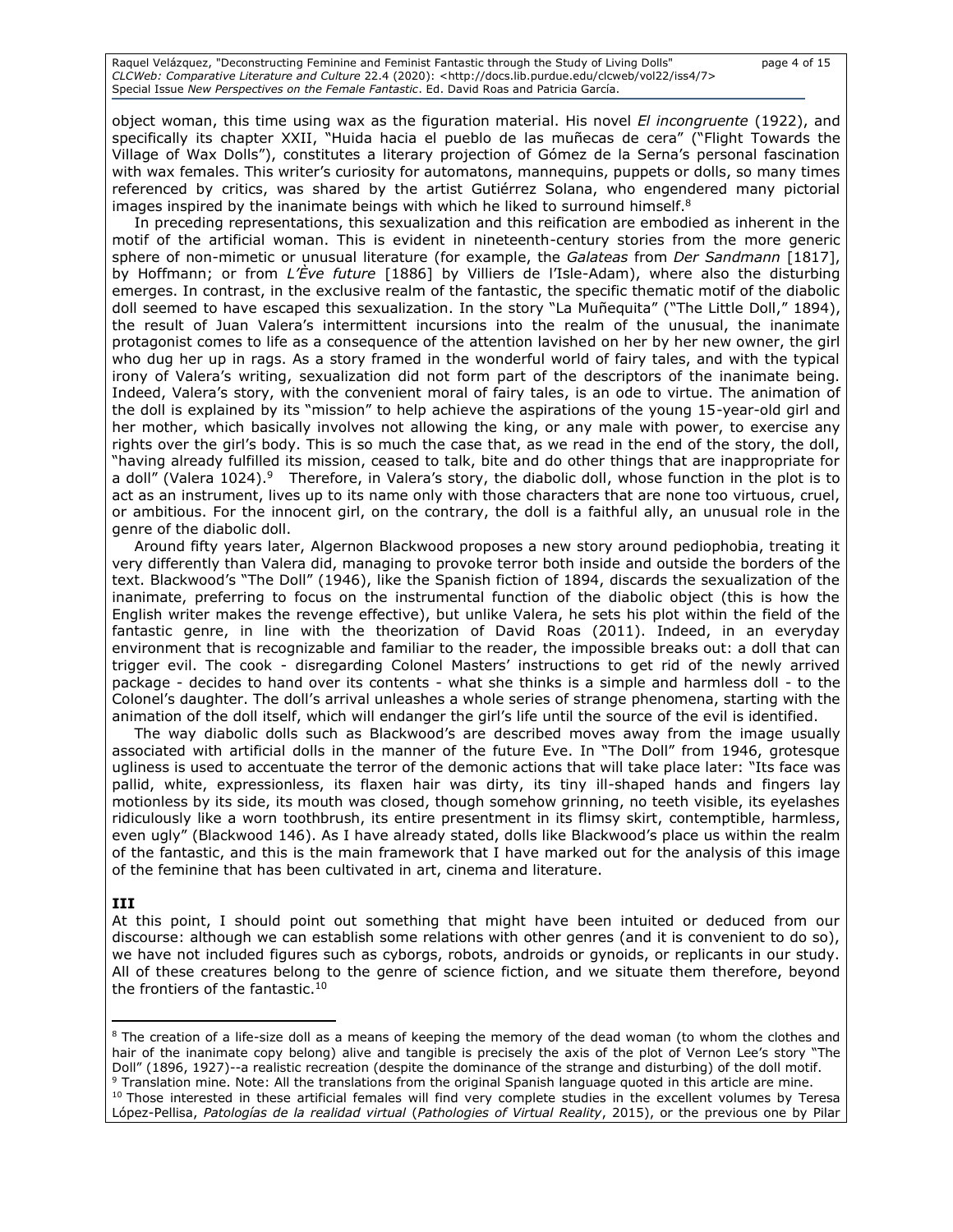Raquel Velázquez, "Deconstructing Feminine and Feminist Fantastic through the Study of Living Dolls" page 5 of 15 *CLCWeb: Comparative Literature and Culture* 22.4 (2020): <http://docs.lib.purdue.edu/clcweb/vol22/iss4/7> Special Issue *New Perspectives on the Female Fantastic*. Ed. David Roas and Patricia García.

The dolls that I will consider here as objects likely to provoke fantastic terror are, in general, those that are supposedly immobile (at least initially, before the element of the impossible breaks into the story), or those with limited mechanical or electronically controlled movements, such as the most basic automata. In accordance with these premises, our corpus of texts includes mannequins; blow-up dolls; children's dolls like Nancy or Barbie and all their variants, whether talking or non-talking; puppets or marionettes; and dummies or ventriloquist dolls (although male variants dominate the latter group for the most part).

When we compare these two groups of female creatures, one of the differences that emerges at a first basic level of analysis is that there is a more evident assimilation between a machine and a woman than there is between a doll and a woman, with the exception of the mannequin or the sex doll whose purpose is to intentionally motivate the replica. It would seem clear that the potential offered by artificial dolls in science fiction explains the much smaller corpus within the fantastic genre, and also the minimal variations presented by the cinematic and literary tradition of diabolic dolls. These have more limited movements and do not raise the questions of "artificial ethics" or "robot ethics" that arise when dealing with androids.<sup>11</sup> However, in recent years, it is visible eroticization, both in the cinema and in the fantastic stories of diabolic dolls, that was not previously present, when the motivations of the inanimate being were basically materialized in revenge and murder. To those familiar with the genre, the diabolic female dolls (not as common as the male ones) that most readily come to mind might belong to cinematographic representations, especially of saga films, such a *Chucky* film franchise, or the series of *Anabelle*. The terror produced by the Bride of Chucky (1998) or Annabelle (2014, 2017, 2019) is emphasized by the ugliness and deterioration of the doll. These topics are still present, but at the same time they do not seem to be sufficient.

There are, in my opinion, several elements that condition this new orientation, and through which the subgenre of the devilish doll in its female version transits. First, we have the necessary processes of deautomatization faced by any writer who decides to walk along already trodden paths. The specific case of the thematic motif of the diabolic doll could be applied to other characters or prototypical motifs that make up and help define the fantastic. Due to its recurrence and permanence in the tradition, the male or female creator must work on the deautomatization of usual representations, in order to (breaking the expectations of the reader, who is too familiar with the actions performed by the diabolic doll, or with the configuration of its appearance) keep surprising readers and keep provoking the fantastic fear.

Second, we cannot get away from the communicating vessels that have been established between two arts or languages that have a long tradition of the motif, namely literature and cinema, which have undoubtedly determined their progression and development. Aspects such as the evolution of both the audiovisual arts and special effects might also have contributed to the changes that have taken place. On the one hand, they have promoted the fact that films from the 1990s do not arouse the same terror among today's viewers as they presumably did among viewers of the time, and on the other hand, they have facilitated the modification of the external appearance of the doll or the expansion of its capabilities. Thanks to these variations, and in spite of multiple revisits to, and remakes of, this already classic topic of the fantastic genre throughout the history of literature and cinema, it has been possible to continue exploring new paths of pediophobia.

Finally, we cannot avoid the transformations or even the "struggles" that are waged in society, and which find their echo in literature and film, especially from a gender perspective. For this reason, addressing the alleged feminine fantastic, or feminist fantastic (as I prefer here), means that we must analyze how this is shaped, modified, altered, or adapted, as the society in which it is contextualized or integrated does. Thus, the focus on the sexualization or eroticization of the diabolic doll, which was not considered previously, arises as a means of achieving deautomatization, offering new perspectives of an image that is too traditional. Be that as it may, on occasions, it occurs also as a way of demolishing the images of the feminine that are linked to stereotypes and tradition—in other words, with the intention of raising to the critical surface, questioning, subverting or counteracting those images of the feminine which, socially speaking, live a situation of encystment.

Pedraza, *Máquinas de amar* (*Love Machines*,1998). The latter includes references that correspond to the broader field of the unusual.

 $11$  The scarce variety is evident in the cinema of devilish dolls, with multiple sequels and prequels that hinder the innovation of the source of terror, and that can end up falling into parody, as in the case of *Child's Play* (Chucky), still alive after seven films. There may still be some surprises, such a case being *Annabelle: Creation* (2015), which critics generally consider to be better than its predecessor.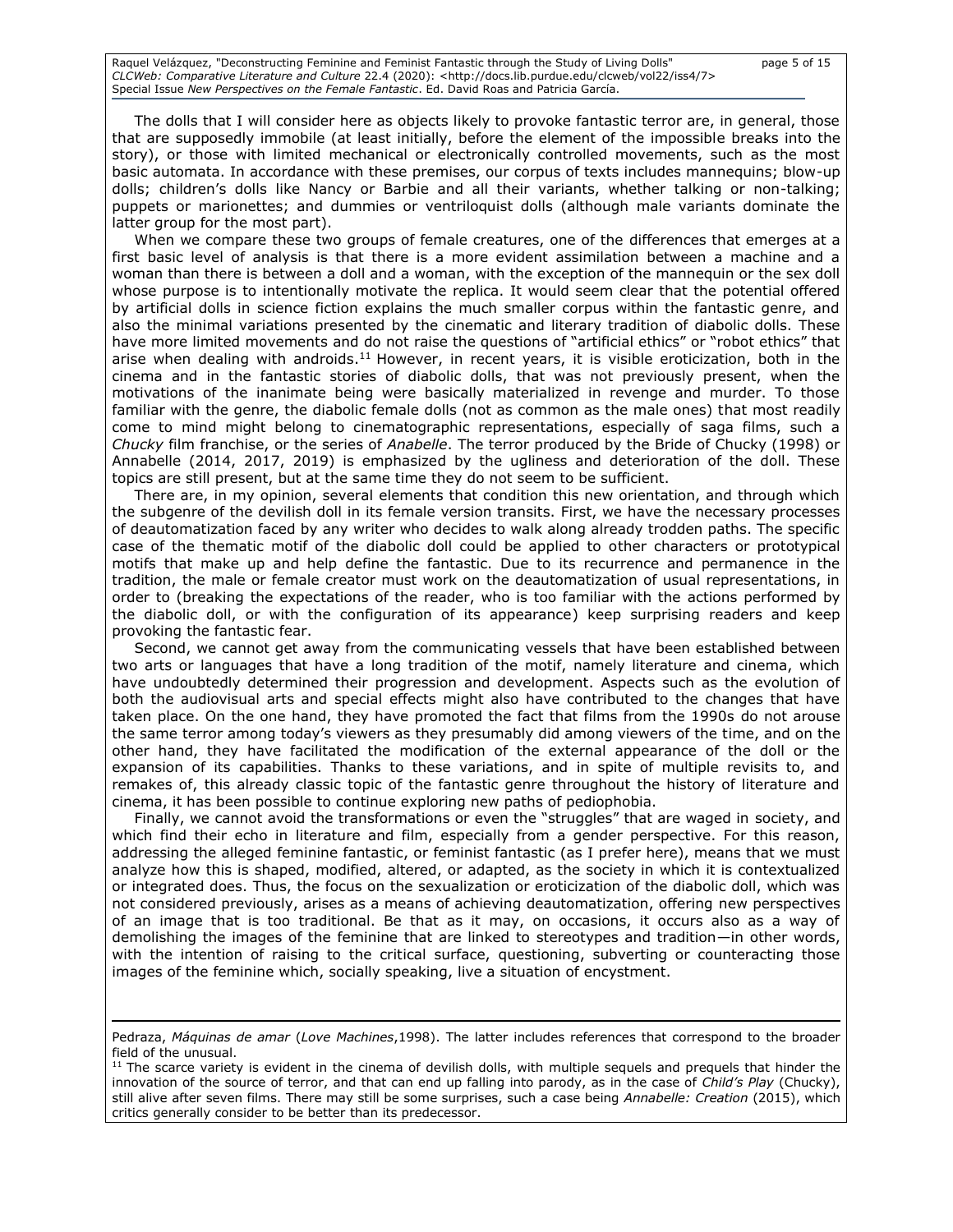Raquel Velázquez, "Deconstructing Feminine and Feminist Fantastic through the Study of Living Dolls" page 6 of 15 *CLCWeb: Comparative Literature and Culture* 22.4 (2020): <http://docs.lib.purdue.edu/clcweb/vol22/iss4/7> Special Issue *New Perspectives on the Female Fantastic*. Ed. David Roas and Patricia García.

I would now like to expand on this last point, which starts from the hypothesis that the updating of the motif of the diabolic doll can be seen, to a large extent, as a materialization of contemporary concerns of a social and identity nature. The following example clearly illustrates these two-way transfers between sociology and literature (in this case the science fiction genre). On July 31, 2017, *The Guardian* published a news item announcing, "a surge [by border officers] in the number of seizures of child-like sex dolls, [as heavy as a seven-year-old child]". When asked, the officers conducting the investigation anticipated the future and predicted: "[These dolls are] the precursor to more sophisticated child sex robots, which [are] just around the corner" $^{12}$ . Five years earlier, the Spanish writer Care Santos had written "Aria de la muñeca mecánica" (Aria of the Mechanical Doll), a story structured around gynoids created exclusively for male pleasure. These artificial women, presented ceremoniously to potential users, included the Vicky model: available "in any of the options already explained, with the particularity that its height does not exceed one hundred and forty centimeters and its appearance is that of a girl of about ten" (Santos 114).

Apart from condemnable sexual paraphilias, today we have a complete series of social phenomena that have contributed, among other aspects, to the revitalization of the topic of the devilish doll in the literature and cinema of the current century. These phenomena are fundamentally linked to two processes: the dollification of the human and the humanization of the inanimate. This usually provokes a close reaction to what Freud defined as *Unheimliche* in 1919, or what Masahiro Mori diagnosed back in 1970 as the *Uncanny Valley* within the field of anthropomorphic robotics. This feeling of the uncanny which, starting with Jentsch (1906) and exemplified by *Der Sandmann,* Freud related to the "doubts whether an apparently animate being is really alive; or conversely, whether a lifeless object might not be in fact animate" (Freud 378). It overrides so many social phenomena of contemporary times, that it is not so farfetched to associate it with the emergence of the various revivals of the diabolic doll in the twenty first century.

The eroticized image of the doll that has entered postmodern texts, and fantastic fiction in particular (it has never been absent from science fiction) can be explained, as I indicated earlier, by the generalization of two directions that hover over today's society, which have a greater impact on women and the image that is configured of them. I am referring, first of all, to the tendency to dollify the girl/woman (*doll-girl*), and secondly, to humanize/animate the doll (*girl-doll*). Both processes of dollification and humanization encompass different materializations or concretions (patterns) that contribute to the construction of a hypersexualized climate of an all-sided nature—due to its enormous scope of action (social networks, television, fashion, leisure; culture in its broadest sense), which doesn't go unnoticed by male and female creators. If a direct influence of society on writing, or vice versa, may be more difficult to prove, it is feasible to admit, at the very least, that the portrayal of the image of the feminine in literature or film either joins this climate by supporting it in some way, or else it subverts it.

Confronting the first of these two processes, the dollification of women, forces us to make a brief stop at *Living Dolls: The Return of Sexism*, the work that British feminist Natasha Walter published in 2010. The author uses the metaphor that lends the book its title to point directly to the gender constructions that socially determine the values on which many girls base their future. Since childhood they have been pressured to look attractive and perfect and to respond to gender stereotypes or expectations. Magazines such as Walt Disney's *Princess* or the one that originated from *Bratz*, or even real companies such as the British "Princess-Prep" (something like a "School for Princesses"), which propose a seven-day training course to become a true princess, clearly define the dollification of the female body that takes place from childhood. Thus, in Walter's opinion, the image of today's hypersexualized living woman is the result of the early association between femininity and sexual attractiveness (14). Girls are not only expected to play with dolls, but to become replicas of their favorite toys. Contextualized in British culture, the study analyzes different areas (men's magazines, nightclub shows, pornography, children's films) that reveal the objectification and sexualization of the girl/woman, and lead Walter to assert: "Through the glamour-modelling culture, through the mainstreaming of pornography and the new acceptability of the sex industry, through the modishness of lap and pole-dancing, through the sexualisation of young girls, many young women are being surrounded by a culture in which they are all body and only body" (125).

Postmodernity brings with it a new Galatea, one who sadly models herself to respond to the still prevailing image of a feminine ideal that has not been conceived by her. For Pilar Pedraza, this Galatea constitutes "one of the least intelligent female perversions of our time" ("Pigmalión" 47). This

<sup>&</sup>lt;sup>12</sup> "Child sex doll imports expose previously unknown offenders." www.thequardian.com/society/2017/jul/31/child[sex-doll-imports-expose-previously-unknown-offenders.](file:///C:/Users/Patricia/Downloads/www.theguardian.com/society/2017/jul/31/child-sex-doll-imports-expose-previously-unknown-offenders) Accessed 13 Aug. 2017.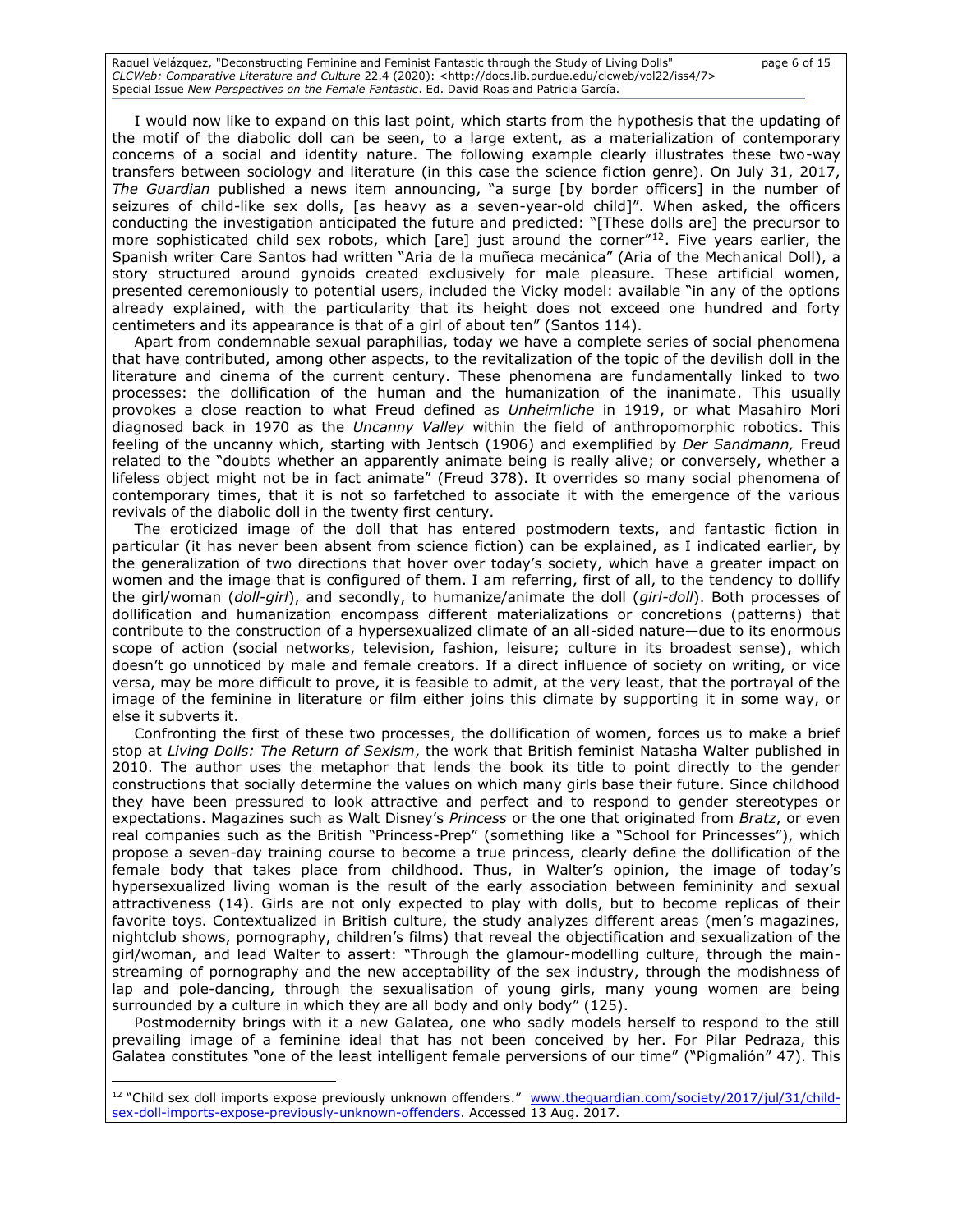Raquel Velázquez, "Deconstructing Feminine and Feminist Fantastic through the Study of Living Dolls" page 7 of 15 *CLCWeb: Comparative Literature and Culture* 22.4 (2020): <http://docs.lib.purdue.edu/clcweb/vol22/iss4/7> Special Issue *New Perspectives on the Female Fantastic*. Ed. David Roas and Patricia García.

bondage to a beauty canon has resulted in the extreme, but increasingly widespread posture embodied by the so-called *babydolls*, or *Barbie dolls;* girls (and boys to a lesser extent) who model their bodies, dress up, and put on their makeup to resemble a living doll.

The possibilities of expansion offered by social networks have contributed to the fact that girls such as the so-called Ukrainian Barbie Valeria Lukyanova, or the Swiss Venus Angelic (Venus Palermo) receive millions of hits on Instagram or YouTube with tutorials on "How to Look Like a Doll"<sup>13</sup>. In them, they explain and show, on a step-by-step basis, how to imitate the appearance of a BJD (ball jointed doll), with the velvety skin of a porcelain doll and its "deep and mysterious" eyes, including the silhouette, and even resorting to surgery if necessary.

Together with this trend towards the dollification of women, we are also currently witnessing processes involving the humanization of the doll, with an evident inclination towards hyperrealism. Once again, society offers us several examples of these processes, which will bring us closer to *the Uncanny Valley* and the Freudian ominous. Therefore, this moves the doll closer to provoking the fantastic effect, to unleashing the impossible.

First of all, we must make a stop at the growing community of reborn babies, hyper-realistic dolls that have been created with the desire to copy newborn babies down to the smallest detail (size, weight, skin veins, saliva, hair, etc.), who will be "adopted", not purchased, to cite the language used by the reborn community. This increasingly extended social phenomenon constitutes a new extreme that borders on the ominous, in this case within the humanization of the inanimate. Those who introduce these dolls into their lives (for collection purposes or as a means of coping with loss, or as an alternative to their inability to have children) usually follow the same daily routines that they would devote to a human baby: bathing, feeding, walking, etc. They also have the support of the corresponding tutorial videos, and a community with which they share and communicate the experience. Regardless of its possible therapeutic uses, one of the reactions that this social phenomenon usually provokes among curious observers (sometimes the *reborn babies* are copies of a real model<sup>14</sup>) is its connection with the "creepy", the "freaky", or the "uncanny."<sup>15</sup>

This perception or sensation reappears with another of the concretizations of the process of humanizing the inanimate in parallel with reborn *babies*. I am referring here to the work of artists such as the Russian Michael Zajkov whose hyperrealist dolls are mostly acquired by collectors. Although they are not created to life size, the artist seeks to make the doll look as similar as possible as its human referent. This has resulted in the emergence of the disturbing, an adjective which, together with its synonyms, has been repeatedly used to describe Zajkov's art in those news press and art blogs that have echoed some of his exhibitions, or which have hosted reviews of his career.<sup>16</sup>

Finally, it is worth mentioning the social phenomenon of the humanization of the doll, which has been the most extended in time and which also occupies an unquestionable place in our present. This is the sex toy doll (sometimes just a chaste companion), which has also been subject to a process of improvement throughout the history of its manufacture in order to achieve a greater level of hyperrealism. While the first copies were made from materials such as wax, cloth, plastic or polyurethane, today's most expensive current models are made from silicone and they try to achieve a maximum assimilation between doll and woman, $17$  equivalent to the similarity between the human

<sup>&</sup>lt;sup>13</sup> The number of visualizations that these tutorial videos attract (that by Venus Angelic, for example, now has more than 16 million) gives us an idea of the magnitude of the phenomenon. [www.youtube.com/watch?v=ojYBcMFkdfY&t=199s.](file:///C:/Users/Patricia/Downloads/See%20www.youtube.com/watch%3fv=ojYBcMFkdfY&t=199s) Accessed 4 Dec. 2019.

<sup>14</sup> The episode "Be Right Back" (2013) from the science fiction series *Black Mirror* offers a new example of the communicating vessels that are established between society and fiction. The loss of her partner is what leads the protagonist to take advantage of the advances in technology and to acquire an android modeled on her boyfriend's appearance. The uncanny valley emerges when she understands (and accepts) that there is just an *almost* total correspondence between the copy and the image. Lacking free will and without any habits, emotions or empathy, the android connects with the uncanny, and the only possible reaction is rejection.

<sup>&</sup>lt;sup>15</sup> This bonding brought about by the hyperrealism of these expensive dolls, and therefore their proximity to the *Uncanny Valley*, was precisely the thing that made it possible for variants of the monster baby - the zombie baby or the vampire baby - to be "born" among the *reborn babies*.

<sup>&</sup>lt;sup>16</sup> "Beautiful or just creepy? Russian artist creates dolls that are so eerily realistic that even he admits they make people feel uncomfortable." *The Daily Mail*,25 Jan. 2016, [www.dailymail.co.uk/femail/article-3410510/Russian](file:///C:/Users/Patricia/Downloads/www.dailymail.co.uk/femail/article-3410510/Russian-artist-creates-dolls-eerily-realistic.html)[artist-creates-dolls-eerily-realistic.html.](file:///C:/Users/Patricia/Downloads/www.dailymail.co.uk/femail/article-3410510/Russian-artist-creates-dolls-eerily-realistic.html) Accessed 12 May 2019.

 $17$  The opening of the first silicone doll brothel in Spain in April 2017 (a fairly frequent practice in Japan, one of the main exporters of inflatable dolls) gives us an idea of the social dimension that this doll-woman assimilation has reached, and the fetishistic need of some adults to relate only (or temporarily) with dolls.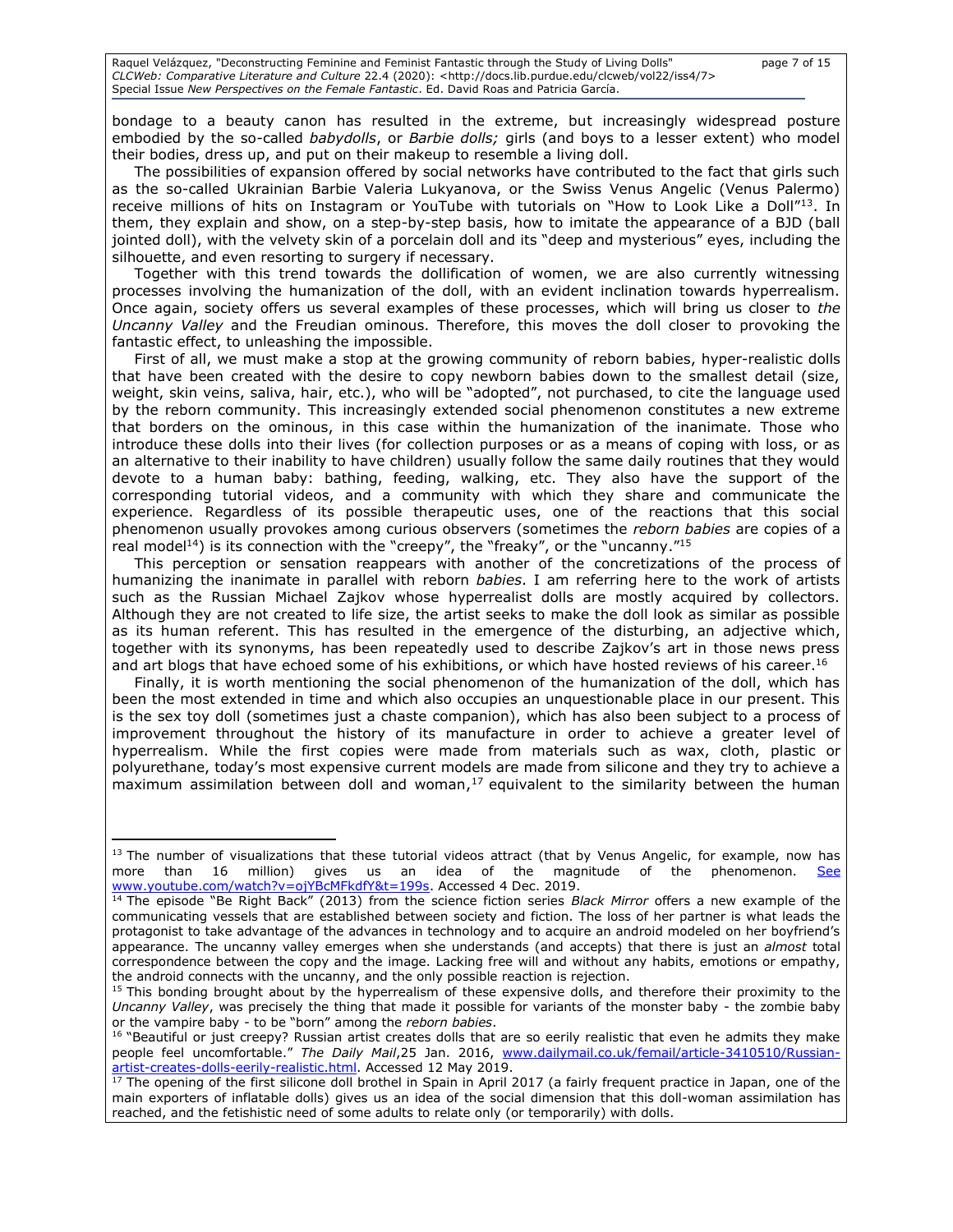Raquel Velázquez, "Deconstructing Feminine and Feminist Fantastic through the Study of Living Dolls" page 8 of 15 *CLCWeb: Comparative Literature and Culture* 22.4 (2020): <http://docs.lib.purdue.edu/clcweb/vol22/iss4/7> Special Issue *New Perspectives on the Female Fantastic*. Ed. David Roas and Patricia García.

being and the android that is sought in science fiction.<sup>18</sup> Like the reborn baby, this implies a procedure of substitution, and identification that connects to the double, which is one of the classic thematic motifs of the genre. From a different perspective and with a different treatment, the turn of the screw that the doll makes as a double becomes the vertebral axis of stories such as "Las Hortensias" ("The Hortensias," 1949) by Felisberto Hernández, or "La muñeca menor" ("The Youngest Doll," 1972) by Rosario Ferré.

In fact, fictional forms (and cinema in particular) have also tried on many occasions to artistically recreate this particular humanization of the inanimate, although almost always from a realist approach. The classics *No es bueno que el hombre esté solo* (*It Is Not Good for the Man to Be Alone, 1973*) by Pedro Olea; and *Tamaño natural* (*Natural Size*, 1973) by Luis García Berlanga; or the more recent *Lars and the Real Girl* (2007) by Craig Gillespie (with a screenplay by Nancy Oliver) are some examples. The protagonist's relationship with the inflatable doll is revealed in these films as a symptom associated with a personal disorder: affective deficiencies; the loss of a partner; difficulties establishing normative relationships, or fatigue with such relationships.

Man becomes the creator/God who molds the ideal woman, his Hadaly, from the silicone mud. In the case of the sex doll, with its "factory settings," man improves it just as Professor Higgins intends with Eliza in Bernard Shaw's adaptation of *Pygmalion* (1913). The "owner" chooses the personality he desires for his doll, and the preconstructed ideal emerges by inventing the dialogues with his inanimate female interlocutor: docile, submissive, and almost always silent.

In the micro story ("La muñeca hinchable"), Tomeo subverts the obvious monologue demanded by the inflatable doll, which is defined as having no voice, and not providing, as the inconsolable owner recalls, "not a single recrimination, not a single word louder than another" (Tomeo 477). The author still adds a fantastic twist to the story when to the question asked by his friend of: "who was, in that monologue, the only one who spoke?" The already ex-owner of the doll answers "She" (Ella). The friend's response will be implacable and expressed with the most natural logic: "Well, it is no wonder that in the end that inflatable doll went with someone else. [...] The silence would bore anyone." (Tomeo 477)

Taking into account the sinister ingredient that underlies this type of doll-woman assimilation, moving from these realistic approaches to the fantastic genre was only a matter of time. Director Robert Parigi had experimented with horror genre in *Love Object* (2003) by pushing the relationship between the protagonist and the acquired doll to the limit. But in *Air Doll* (*Kūki Ningyō*), the Japanese director Hirokazu Kore-eda places the inflatable doll within the realm of the fantastic (bordering on the marvelous at some points of the story) for the first time. Unlike previous recreations, Kore-eda rehearses the animation of the inanimate. While the doll will continue to maintain its plastic body, she will be filled with a soul and a voice on her own, which will allow her to discover the world before she allows herself to die by deflating slowly. The owner's reaction to the surprise of her new state focuses on the problems of human relations and communication; he begs her to become an inert object again, to stop talking, because her voice makes her too close to a real woman.

Despite being conceived, like the others, by a male director, in *Air Doll* (2009), the image of the feminine that used to represent the subgenre of the inflatable doll is transformed. Once the angle is changed, the world (including the reification, the sexualization that it has been subjected to) is observed from the viewpoint of the doll, which contributes to emphasizing the disturbing and spinechilling feeling caused by her abuse by men. The feeling of loneliness and the sense of non-belonging (even the melancholic poetry with which the story is rendered) transmitted by Kore-eda's work are shared by the series of photographs that the artist Laurie Simmons exhibited under the title of "The Love Doll" (2009-2011). This exhibition consisted of images that she had taken of a life-size doll in different poses and everyday situations,<sup>19</sup> and had a similar purpose and result as the Japanese director, notwithstanding the different artistic language and the different gender of their creators.

It is clear that the animation of the doll in *Air Doll* promotes a greater empathy in the viewer compared to previous recreations, and consequently, this distances it from the *uncanny valley*. Once the animation of the doll has been accepted, the sexual use by her owner (or her boss) and her immediately remaining still (as an act of self-defense) as soon as this occurs, are perceived as

<sup>18</sup> The Andreida *The Future Eve* by Villiers de L'Ille also arises as a desire to replace the real woman and to improve her. Unable to bear Alice's remoteness, the protagonist is also incapable of living with such stupidity.

<sup>&</sup>lt;sup>19</sup> Laurie Simmons' interest in the established relationships between human beings and inanimate has marked her entire career. Prior to "The Love Doll", she had dedicated an exhibition to Doll Girls, entitled "Dollers and How We See" (2014), and another to Talking Objects (1987-1989), based on photographs she took of ventriloquist dolls over several years.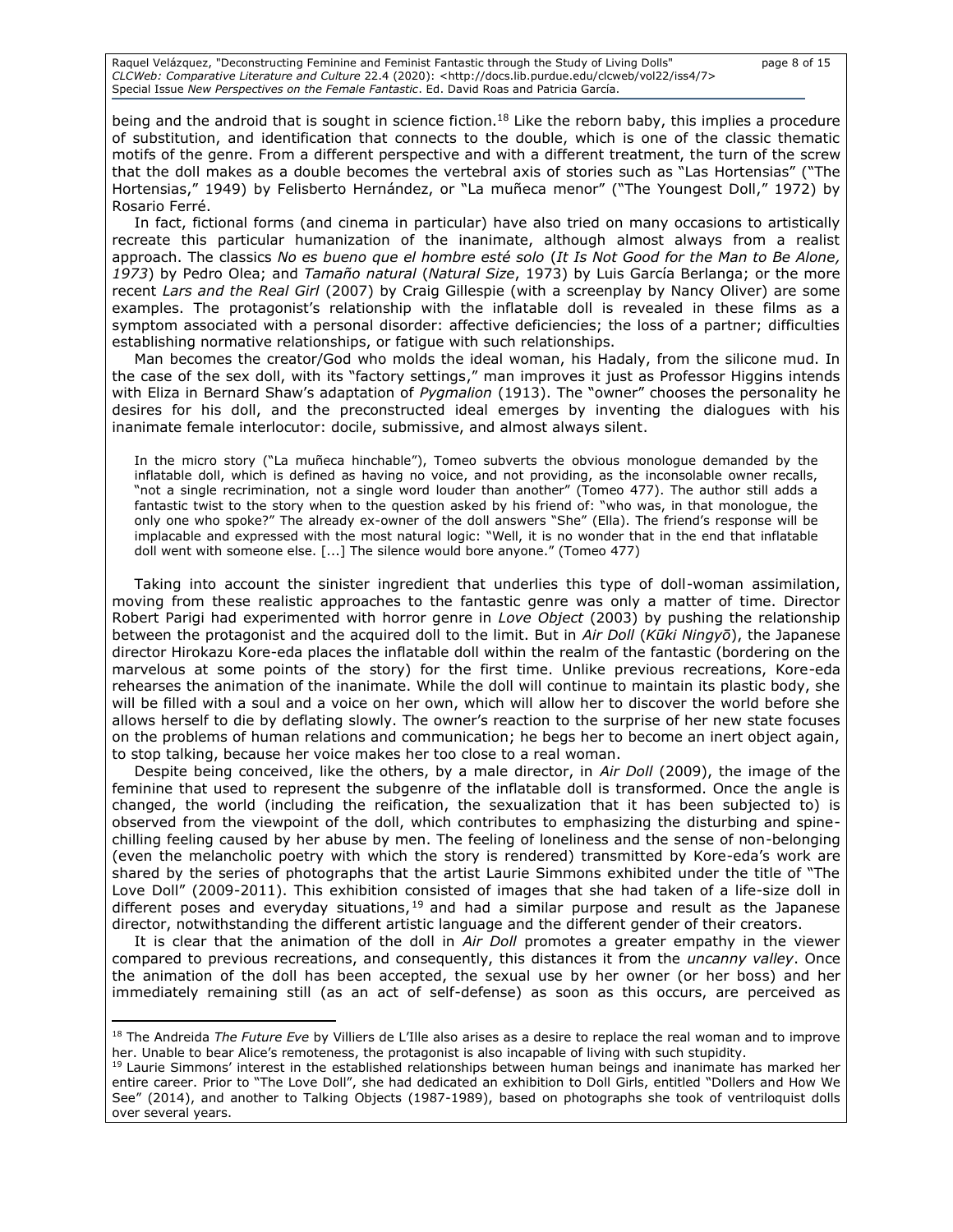Raquel Velázquez, "Deconstructing Feminine and Feminist Fantastic through the Study of Living Dolls" page 9 of 15 *CLCWeb: Comparative Literature and Culture* 22.4 (2020): <http://docs.lib.purdue.edu/clcweb/vol22/iss4/7> Special Issue *New Perspectives on the Female Fantastic*. Ed. David Roas and Patricia García.

aggression and rape. The viewer had experienced this same sensation before in the French-Spanish film *Tamaño natural*, specifically in the sequence in which Michel's wife undergoes dollification in order to attract her husband's attention, only to end up being mistreated by him. A real woman cannot become - beyond a feigned pose - the passive and silent doll desired by Michel to meet his ideal.

Hispanic fiction has offered us different representations of rape through the aggression suffered by inanimate beings in stories whose fantastic effect has broken through by giving them some [+human] traits. The identification between doll (or any of its variants) and woman favors the use of rape as a literary motif, which gives the fantastic a social commitment that has usually been denied to the genre. The fact that the two literary samples that I refer to below have male authors would constitute another example of the inappropriateness of continuing to defend, at least in total terms, the thesis of the existence of essentially "female" themes, especially when rape is focused on the suffering of the victim in both cases.

The story "Belzebuth", collected in *El elogio de la nieve y doce cuentos más* (*The Praise of the Snow and Twelve More Stories*, 1998) by the Uruguayan writer Hugo Burel, takes place in a department store in Montevideo. Its basement houses mannequins made from different materials, some abandoned to their fate and replaced by more sophisticated models; others awaiting their final destination on the window of some great avenue. The basement chronotope and the "life" that lives there (narrated by a mannequin) works as an objective correlate of human relations, with the evidence that Burel's dummies display more humanity than the humans who deal with them. Two new-generation mannequins come to this layer of reality where the mannequins are animated, love, and suffer from jealousy. These are Jean Pierre and Marilyn, who will be subjected to the torture that the group of men present there like to dish out.<sup>20</sup> The torment includes what the reader understands as Marilyn's rape, with the mannequin humanized as the inflatable doll seen in *Air Doll*. The writer describes in all its crudeness, the opening of a hole in the Marilyn mannequin using metal punches in order to house Jean Pierre's artificial penis, while the other mannequins, terrified, stay "[…] waiting for two men to complete the fierce task of opening a path between the legs of the wretch. Held by firm arms, she endured the torment of the metal punches that undermined with dry blows the lower mass of her trunk" (Burel 99). The oppressive atmosphere with which Burel characterizes his basement, which is manifested more intensively in the rape scene, conveys one of the central ideas of his story. This can be synthesized, in agreement with Aínsa, in that "cruelty and violence remains, despite the 'dummy' condition of the mannequins, the privilege of human beings" (152).

The Spanish author Miguel Ángel Zapata (in whose texts puppet animation has been frequently rehearsed) opts for the short narrative form to fictionalize—also within the boundaries of the fantastic—the rape of those who appear to be inanimate. His micro story number XII, which is included in *Revelaciones y magias* (Revelations and Magic, 2009), strikes the reader as forcefully as Burel's story does. In this case, it is the animation of a wood carving (a young virgin dancing joyfully, in the company of "a herd" of five satyrs) that triggers the horror. When the carver, who has only completed the sculptural group moments before, returns to the studio:

He discovers with horror that the nymph lies curled up in a corner of the room, on a blood spot that flows from her crotch, and he can perceive a motionless fright of terrified wood in her eyes, looking at him calling out for help voiceless. Scattered around the studio, the rest of the carvings, the satyrs, are eternalized in still gestures of novel distribution. One whistles and looks at the floor, another shrugs his shoulders confronting with mockery the sculptor, a third one was fixed in abortive escape with one foot beyond the window sill, a fourth one looks dreadfully at Zappatini while pointing his finger at the entrance to the studio, at the artist's back, warning, perhaps in a mute and urgent alarm, as only wood can prevent. (Zapata 23)

In both Burel and Zapata's stories, the selection of the lexicon for the narration of what happened is decisive, especially the verbs and adjectives that subcategorize human agents or patients in their semantic description. For example, we read how Burel's "wretched" (desdichada) mannequin "endured the torment" (soportaba el tormento); while Zapata's nymph "lies curled up" (yace acurrucada), with a terrified and pleading look. The lexicon thus separates the victim from her condition as an inanimate object, thereby accentuating both the transmitted terror and the atrocity of the action.

These representations are a new revelation that the degree of commitment, even of "feminism", shown in the texts, whether fantastic or not, depends on the creator's conscience (male or female), on their willingness to turn literature into a space for denunciation, but not on their gender. If we did not

<sup>20</sup> See Gatti, 2012.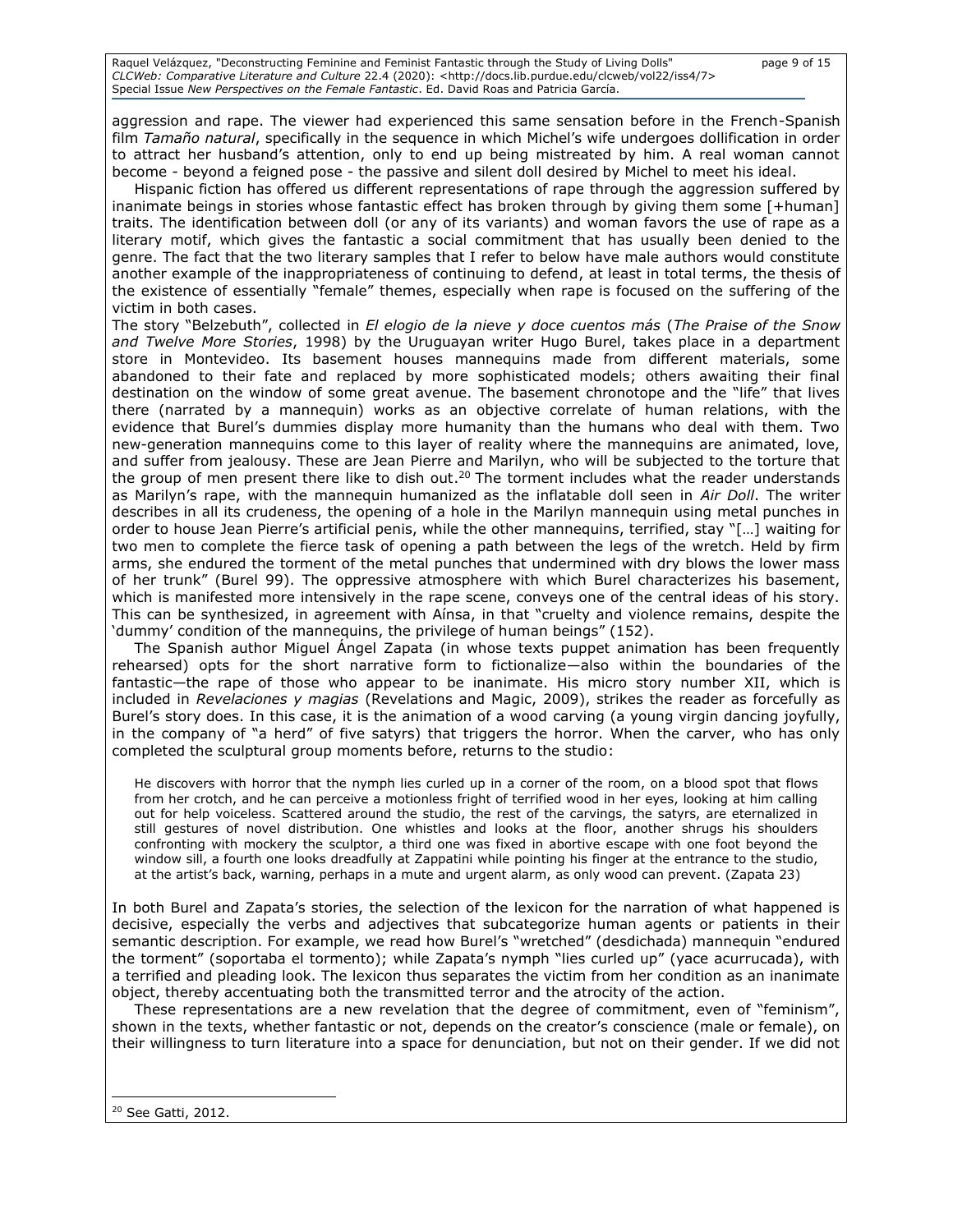Raquel Velázquez, "Deconstructing Feminine and Feminist Fantastic through the Study of Living Dolls" page 10 of 15 *CLCWeb: Comparative Literature and Culture* 22.4 (2020): <http://docs.lib.purdue.edu/clcweb/vol22/iss4/7> Special Issue *New Perspectives on the Female Fantastic*. Ed. David Roas and Patricia García.

know the authorship, we could fall into the same error of the critic Robert Silverberg.<sup>21</sup> It would be risky to identify, without any doubt or hesitation, who might be behind the way of describing, at least in the cases referred to above, the brutal attacks on the Marilyn mannequin or on the young nymph.

# **IV**

The distinctive hyperrealism of the postmodern doll, whose maximum exponent is the life-size inflatable doll (also the mannequin), has also progressively penetrated the world of children's toys, the main source for the devilish doll motif. "The New Crew" of Barbie dolls, announced in 2017 consisted of "40 new dolls, 7 body types, 11 skintones, 28 hairstyles."<sup>22</sup> This remodeling was carried out with the clear intention of seeking a greater correspondence between the universe of the famous couple of dolls and the real universe of children. In the light of the evolution of the child doll, it does not seem unreasonable to affirm that the cinema and literature of the twenty-first century sexualize the description of the diabolical (fantastic) doll in parallel with the way Mattel does with its *Barbies* or its *Monster High*; or as MGA does with its *Bratz*.

The most symptomatic paradigm of this particular evolution of the motif is provided by the film *The Doll* (2017). This presents a striking fusion, from a sociological point of view, of the processes of dollification and humanization that we have already seen as the diabolic doll is played in this film by the human Barbie Valeria Lukyanova, who I mentioned earlier in these pages. Thus, on the big screen, the woman-doll becomes the possessed and diabolic doll-woman, who exists to kill, and control the minds of others; in this case, the teenagers who have requested an escort doll on the Internet. The embodiment of evil in the erotic beauty of *The Doll*'s protagonist is a novelty within the genre of slasher horror movies; but from the viewpoint of the represented image of the feminine, it is difficult to see it as groundbreaking. The fact that this horror and fantastic film (bordering on science fiction) has been written and directed by a woman, the director Susannah O'Brien, adds another example that helps to sustain the core idea behind this work. Indeed, it is quite arduous to establish the (apparently arbitrary) correlation between the images of the feminine provided by film and literature, and the gender of those who create them; and consequently it is difficult to continue supporting the existence of a genuine, idiosyncratic, feminine fantastic.

In Susannah O'Brien's film, maintaining a multitude of stereotypes about the feminine undoubtedly results in a product that is not very subversive. However, the eroticization and sexualization applied in her incursion into the genre represent a new turn in diabolic-doll cinema, which has traditionally opted to represent the doll by using ugliness and abomination to contribute to the terrifying effect. The horror aroused by the spooky grimaces of the killer doll in *Dolly Dearest* (1991) or Annabelle's horrifying gaze, for example, has traditionally been accompanied by the diabolic doll's demure dress and hairstyle. Annabelle continues to come home in 2019, barely exposing any area of her porcelain skin and keeping her innocent braids in the manner of her predecessor "Talky Tina", from the *Twilight Zone* series ("Living Doll," 1963). As for the *Bride of Chucky* (1998), the most that happened to her was preserving the gothic look makeup that singled her out in real life, but basically, she was defined by taking the same pleasure in murder as her male partner Chucky. Of the three examples mentioned, with a similar treatment of the diabolic doll (considering the variants, budget differences, different years of release), there is only one case where the creator is a female. And while in a blind identification of the female fantastic, we would tend to opt for the 1963 piece of fiction in which the doll exercises the poetic justice of annihilating an abusive father and husband, we would be wrong to imagine a creative woman behind the story. And yet, this episode of one of the most emblematic series on television could be categorized under the denomination of feminist fantastic, once again disconnected from the gender of the author.

And what about the postmodern story? What vision does it give us back? In contrast to the aforementioned samples of diabolic doll cinema, the current fantastic (feminist fantastic) narrative does benefit from the recreation of the doll's feminine beauty according to patriarchal canons. These beauty canons also include the two images with which women have traditionally been represented; "the angel in the house", and the "femme fatale". Patricia Esteban Erlés is the Spanish writer driving

<sup>22</sup> [https://barbie.mattel.com/en-us/about/fashionistas.html.](https://barbie.mattel.com/en-us/about/fashionistas.html) Accessed 6 Dec. 2018.

 $21$  The anecdote around James Tiptree Jr, which seems to invalidate the differentiation between male and female writing and language, has been cited on more than one occasion. Before the true identity behind that pseudonym (a woman, Alice Sheldon) was discovered in the late 1970s, the writer and critic Robert Silverberg had stated with absolute firmness that it was a man: "It has been suggested that Tiptree is female, a theory that I find absurd, for there is to me something ineluctably masculine about Tiptree's writing." ("The Secret Sci-Fi Life of Alice B. Sheldon." NPR.org. p. 3).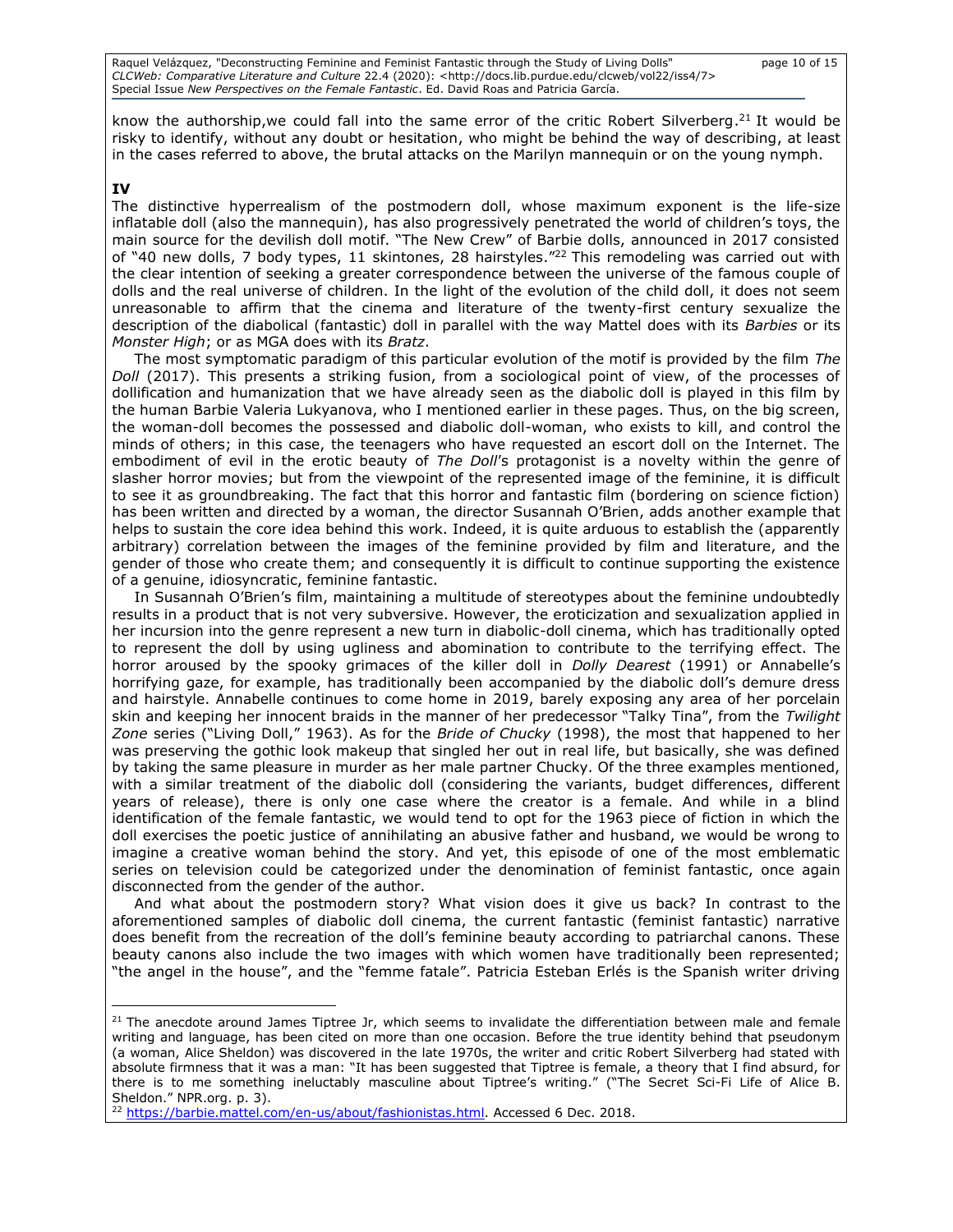Raquel Velázquez, "Deconstructing Feminine and Feminist Fantastic through the Study of Living Dolls" page 11 of 15 *CLCWeb: Comparative Literature and Culture* 22.4 (2020): <http://docs.lib.purdue.edu/clcweb/vol22/iss4/7> Special Issue *New Perspectives on the Female Fantastic*. Ed. David Roas and Patricia García.

this change most firmly. The little girls who are the main characters in the micro-stories of her book *Casa de muñecas* (Doll's House, 2012), just like any real girl who acquires a Barbie or a Bratz, will be attracted to the "way of life" or lifestyle that these dolls represent and which they will want to imitate. That attraction will be the seed of the irruption of the impossible. It is no coincidence that one of the stories by *Casa de muñecas*' writer is entitled "Primeras maestras" ("First Schoolmistresses") (Esteban Erlés 24), since dolls - both for fictional and real girls - seem to guide the aesthetic and behavioral ideals during childhood:

We learned about perfection from our dolls. We learned from them the motionless curls, knees together if wearing a skirt, a discreetly geranium-colored smile, and the clean-glass look that should be shown to adults in suits. We also learned that they would outlive us, that they would watch over our absence from the same unflappable shelf, like gargoyles in a children's room. We were taught death and that day we decided to change the rules of the game, smiling, politely as we pulled back a little more than we should, brushing their glossy hair of gloomy girls. (Esteban Erlés 24)

Certainly, the development of hyperrealism and the potential of the child doll has benefited the cinema and literature of the devilish doll. Having overcome the barrier of silence of the first automatons (Jaquet-Droz, 18th century) and the first of Edison's talking dolls (1890), the new automatons of the twentieth and twenty-first centuries are dolls who can cry, pee, whisper, laugh out loud, or say "I love you" in various languages. The ominous effect that some of these dolls transmit could not be eluded by the fantastic genre. Once these dolls are placed in the diffuse frontiers that separate the living and the dead, the inanimate and the inert, the impossible will break in, the disturbing will emerge. We may recall that Chucky, whose saga began in 1988 with the "possession" of a Good Guy doll, was inspired by the best-selling Best Buddy, which was released in 1985.

The Spanish writer David Roas takes advantage of the multiple capabilities that have been acquired by postmodern dolls to give an unexpected turn to the tradition of this literary motif. In his story "Casa con muñecas" ("House with Dolls," *Invasión*, 2018), the terror associated with the doll is not linked to death. The protagonist does not face killer dolls who are seeking revenge, and there is no desire to invade bodies or control consciences either. On the contrary, the only motivation of the doll imagined by Roas is sexual, exploring the eroticization of the child doll to one end. The atmosphere that the writer creates in his story gradually prepares the reader for Pablo's distressing experience in Marta's room, an alarming universe overloaded with child dolls. Roas maintains the ambiguity as to whether Marta is aware of the ominous burden of that room; or if in what happens, there is part of a disturbing implicit pact between the mistress and her dolls, with whom, as Marta confesses, she shares everything. The sexual encounter of the protagonists seems to be preceded by the ritual arrangement: "all [the dolls] facing the bed" (Roas 48), "the favorite ones placed by the bedside table" (Roas 49). When Pablo and Marta finish the sexual act, the expectant dolls no longer show, as he discovers in terror, an indifferent gaze. Shortly after, having brought himself back to pleasure, Pablo notices "small caresses", "quick and delicate grazes with the tip of the tongue", "small nibbles" (Roas 50) which, with Marta still asleep, preannounce what the room is hiding. Indeed, what Pablo is experiencing is the incarnation of the traditional sex doll in a not so traditional child doll. This sexual function of the child doll, with a long tradition in science fiction depicting artificial females, is new to the fantastic genre.

### **V**

The current narrative is not alien to the long cinematographic tradition of the diabolical doll motif. The topic remains a rich source from which to take (and alter) some of its most prototypical elements, always with the aim of trying to deautomatize a subgenre that presents few variations, usually focused on the causes of animation, the origin of the doll, or the goals that are pursued by the latter. In the century between Ernst Lubitsch's *Die Puppe* (1919) and Gary Dauberman's *Annabelle Comes Home* (2019), there are more than forty cinematographic adaptations of this motif, and notwithstanding the variations, two fixed and recurring themes can be identified as defining the status of the devilish doll. Firstly, the need for a "servant" over whom to exercise their domination and control ("She won't let me" the girl enslaved and frightened by Mary Allen keeps repeating in the *Bride of the Living Dummy* [1998]). Secondly, the urgency to occupy and possess a human body in order to overcome the limitations of vinyl, wood, or porcelain--"temporary rentals" only.

The Spanish narrative of the present century transfers these two thematic nuclei associated with plots involving diabolical dolls to writing, but it does so in a provocative and novel manner, in which evil and the maleficent are presented as something idiosyncratic and naturalized in a child's world.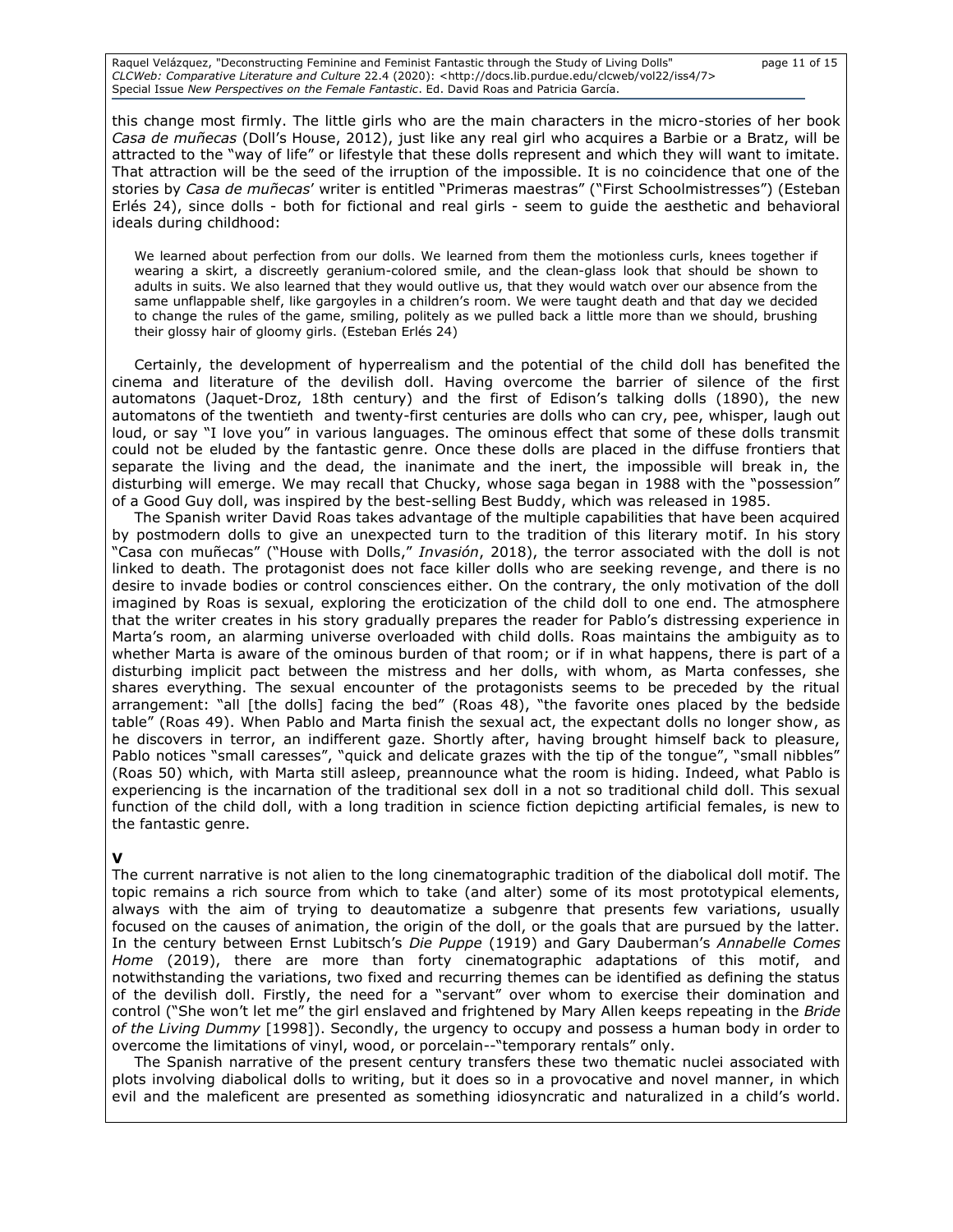Raquel Velázquez, "Deconstructing Feminine and Feminist Fantastic through the Study of Living Dolls" page 12 of 15 *CLCWeb: Comparative Literature and Culture* 22.4 (2020): <http://docs.lib.purdue.edu/clcweb/vol22/iss4/7> Special Issue *New Perspectives on the Female Fantastic*. Ed. David Roas and Patricia García.

Patricia Esteban Erlés, the writer who has used the deautomatization of pediophobia and child innocence the most, combines the doll's controlling power over the girl, the serial killer, and gender construction criticism in her story "Killer Barbies" from *Casa de muñecas*. This fusion of perspectives turns this text into a clear and representative example of the feminist fantastic. The first-person narrator confesses with the utmost naturalness: "As a child I became a serial killer" (Esteban Erlés 29). The reader soon discovers that the victims are the Barbies of her friends, the symbol of an artificial and unattainable canon of beauty, with their "blue-stewardess eyes", and their "platinum blonde hair." Behind this extermination, there is the Nancy doll, who wants to put an end to the patriarchal construction of the feminine ideal. She acts in this way not just on her own behalf, but for "all" the little girls as well. With the same spontaneity shown in the beginning, the protagonist wonders "how to explain that it was a Nancy, overweight and in a nightgown one would expect to see on a Spanish woman from the provinces, the one who whispered to me every night, leaning on my pillow, that it was best for all of us girls" (Esteban Erlés 29).

The tradition, especially the cinematographic one, representing the diabolic game that is established between doll and child has always identified the roles of victim and executioner very clearly. The boy or girl, who had innocently approached the doll is dragged along by the doll's evil wishes. The spectator suffers with the child, feels uneasy each time the doll stalks or fixes its cold and expressionless gaze. However, attracted by child malice, Patricia Esteban Erlés reverses the roles and focuses the source of fear on the no longer innocent child. Although we have seen morally monstrous children represented in other cinematographic or literary genres, this line taken by Esteban Erlés is original in the fantastic themes involving devilish dolls (female or male) that have been revisited in the twenty-first century.<sup>23</sup> The little girl from *Casa de muñecas* is now an evil governess and the mistress of her creatures who are only inert in appearance. Just as a dictator or feudal lord continually fears the mutiny or rebellion of his subjects, the girl is suspicious of betrayal and conspiracy and will do all she can to stop it before it happens, even if this means the destruction of her kingdom. The clearest example of this is "Holocausto" ("Holocaust"), a premonitory title that refers to the end that awaits the dolls. The relationship of domination that the girl establishes from the outset, and which, in her opinion, justifies her actions, is indisputable for her: "I always thought that I was their queen, and that their destinies belonged to me. I was the owner of that mute swarm" (Esteban Erlés 27). Sensing a conspiracy among the dolls "in the pose of false innocence of the one who poisons every emperor," she decides to annihilate them by burning the "little traitors" on the grandmother's brazier and pronouncing the traditional declaration of the evil witch of the kingdom: "I am the queen". (Esteban Erlés 27).

Together with the need for control, I mentioned the urge the doll experiences to put the transmigration of their soul into effect. While the directional movement from doll to human is predominant in the cinematographic tradition, in the twenty-first century it is promoted in the opposite direction, which is even more disturbing insofar as it results in an anguishing and oppressive end. It will be the soul or spirit of the human being that suddenly discovers itself to be locked up in the inanimate object. The agent becomes the patient, or rather, the recipient. The only trace that will expose the human origin of that doll inhabited by life, in a very suggestive change of perspective resides precisely in the element that best connects the doll with the inert: the look. All the claustrophobic horror is enclosed in that trapped look, crying out for help voiceless, and the reader or viewer looks on in anguish. The excellent and terrifying animated short *Alma* (Rodrigo Blaas, 2009), which evokes and updates the end of the nineteenth-century story "La princesa y el granuja" (The Princess and the Rascal) (1877) by Benito Pérez Galdós; as well as the micro-stories "Rosebud," "La intrusa" (The Intruder), or even "Rosaura" (2012) by Patricia Esteban Erlés are examples of this type of deautomatization.

In the dollification of the living reproduced by the aforementioned textual products (which could be read as a metaphor for the sociological phenomena I referred to earlier), it is, as I argued, Patricia Esteban Erlés who shakes the traditional representation of the diabolic doll motif with the greatest virulence and who most comfortably embodies the "feminist fantastic" tag in doing so. First, because she strips the girl of her traditional candid and innocent attributes, making her the monstrous protagonist of her fantastic stories. And second, because by giving a woman the role of the "evil one in the fairy tale," far from perpetuating the image of *donna diavola,* she is contributing to taking her out of her orbital roles, thus ending her silencing. The singularities of Patricia Esteban Erlés' work

<sup>&</sup>lt;sup>23</sup> In a somewhat more traditional approach, with echoes of the Annabelle doll, José Antonio Francés offers us a softer domination of the doll over the girl in his story "Carla", included in his volume of short short stories *Miedo me da* (2007: 119-120).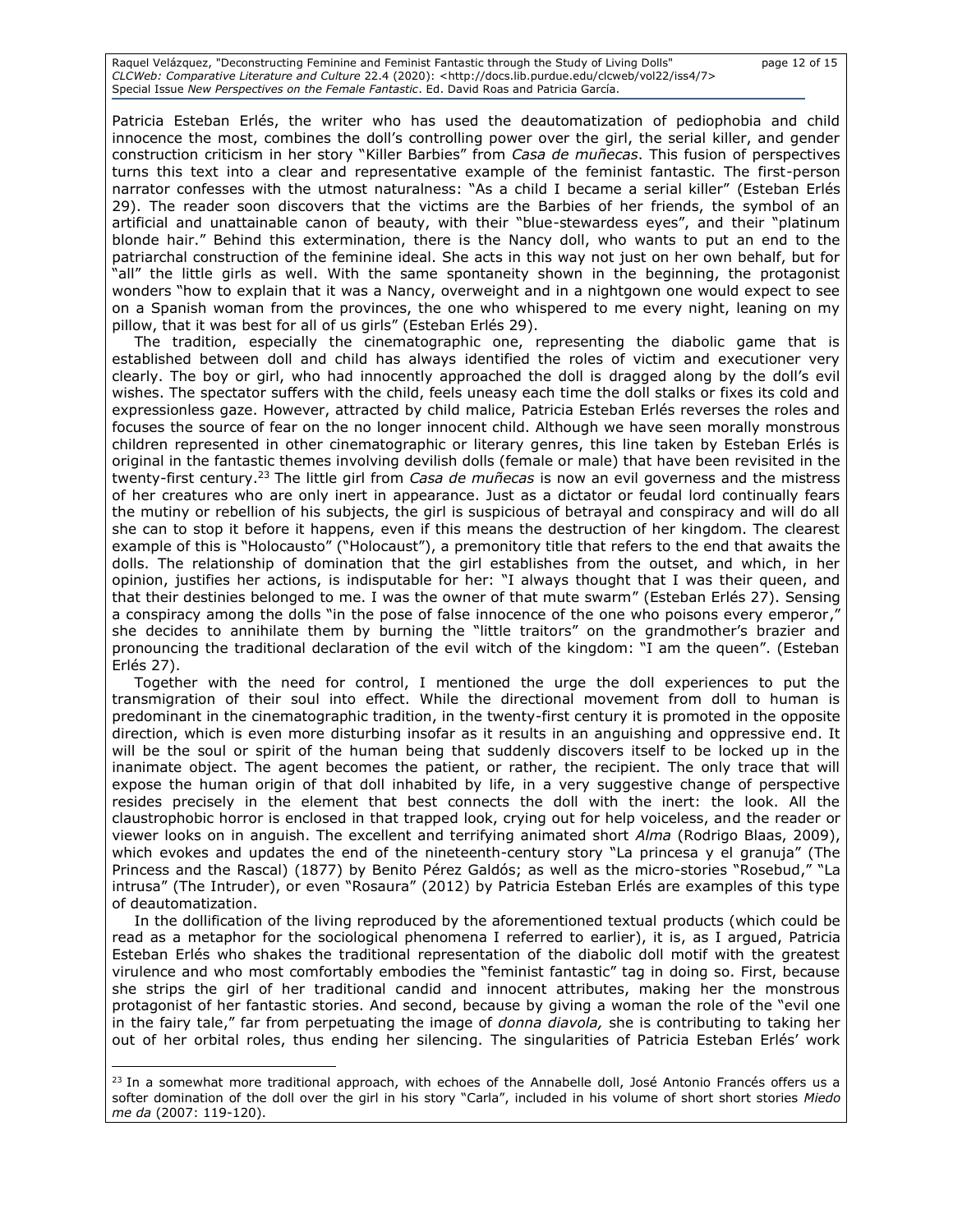Raquel Velázquez, "Deconstructing Feminine and Feminist Fantastic through the Study of Living Dolls" page 13 of 15 *CLCWeb: Comparative Literature and Culture* 22.4 (2020): <http://docs.lib.purdue.edu/clcweb/vol22/iss4/7> Special Issue *New Perspectives on the Female Fantastic*. Ed. David Roas and Patricia García.

could lead us to extrapolate the idea (erroneously, in my opinion) that there is a certain feminine fantastic, in which female writers consciously make their gender visible by making women the agentive protagonists of their stories, giving them fictional space and, above all, a voice. Nonetheless, all of this - which does indeed happen - specifically and exclusively defines Esteban Erlés' universe (although parallels can be drawn with other female authors) and it is part of her literary commitment.

The case of the diabolic doll, the principal axis through which I have structured this work, insists on the complexity of contrasting the image of the feminine drawn by women (and therefore, a female fantastic) with that drawn by men (we should give some consideration to the reasons why the label "masculine/male fantastic" has not been extended), since exceptions to the rule would appear at every step. The reality of the concept of feminist fantastic would encounter the same difficulties. In the specific cases at hand, a reduced corpus could easily be accommodated to the thesis that male and female writers represent the diabolic doll motif, and along with it, the image of the feminine, in different ways. We could assert, for example, that Lluís Rueda takes a step forward in "Coletas Tracy" (Tracy Pigtails, 2017) by offering us one of the few existing products with a female ventriloquist doll (after a long tradition of male dolls and male ventriloquists), thus expanding the fictional space for women. However, when addressing the motif approach chosen by Rueda, we discover a stereotypical representation in which the motivation of the "Coletas Tracy" doll to "feed" on an increasingly frail Darcy Newman is not to achieve greater success on stage, nor economic ambition, a thirst for revenge, or pleasure with murder. Her reason is to keep the magician shared by doll and ventriloquist for herself in a chilling love triangle; it is a dispute over a man.

We might also venture to say that the fact that "Caesar and Me" (1964), an episode of the series *The Twilight Zone*, was written by a woman, Adele T. Strassfield, explains its riskier approach despite the fact that the main characters are a male ventriloquist and a male doll. It is in fact a girl who (in line with Esteban Erlés) eventually uses her intelligence (and her perversity) to enter an alliance with the doll. She is not only "used," but she "uses" as well in order to escape the prosaicism that surrounds her, and kill her aunt in the process should it be necessary.

Nevertheless, the examples with which I have conveyed our discourse throughout this article indicate that it is necessary to place the emphasis on the image of the feminine rather than on the constructor (male or female) of that image, since the universe of the feminine fantastic, or the perspective of the feminist fantastic, are individual choices. The most appropriate path is that which stops and focuses on the analysis of the act of enunciating and on the enunciation that every textual product reveals rather than on the gender of the producer. Perhaps, it is in this way that we will see the phrase *feminine fantastic* start to dissolve.

#### **Works Cited**

Aínsa, Fernando. Del canon a la periferia: encuentros y transgresiones en la literatura uruguaya. Montevideo, Trilce, 2002.

Bellmer, Hans. La Poupée1935-36www.artnet.com/artists/hans-bellmer/die-puppe-fpVpuAiMclFO4SHbSyEMng2. Accessed 15 Dec 2019.

Blaas, Rodrigo. Alma. Co-produced by Spain-United States, [Independent,](https://www.google.com/search?client=firefox-b-d&sxsrf=ALeKk02ZIN7W6-k_hoPU8G1DUpV6Qwiz1Q:1605227890032&q=%C2%A9+Independent&stick=H4sIAAAAAAAAAOPgE-LSz9U3SCs0Ns8uUOLVT9c3NEyqKs_NycjJ0lLITrbST8vMyQUTVgVF-SmlySWZ-XkKyfm5BYl5lYtY-Q6tVPDMS0ktSAUSeSU7WBkBSgjAn1MAAAA&sa=X&ved=2ahUKEwi1zqzxo_7sAhVNXhoKHXe7C6sQmxMoATAcegQICxAD) [User T-38,](https://www.google.com/search?client=firefox-b-d&sxsrf=ALeKk02ZIN7W6-k_hoPU8G1DUpV6Qwiz1Q:1605227890032&q=alma+user+t-38&stick=H4sIAAAAAAAAAOPgE-LSz9U3SCs0Ns8uUAKzk9OLkywNtRSyk6300zJzcsGEVUFRfkppcklmfp5Ccn5uQWJe5SJWvsSc3ESF0uLUIoUSXWOLHayMAJUIlPNQAAAA&sa=X&ved=2ahUKEwi1zqzxo_7sAhVNXhoKHXe7C6sQmxMoAjAcegQICxAE) 2009.

- Blackwood, Algernon. "The Doll.". Ghost, Supernatural & Mystic Tales. Vol. 2. Cornwall, House of Status, 2014, pp. 141-176.
- Bradhaw, Randy, director. "Bride of the Living Dummy". Goosebumps.season 3, episode 16, 1998. Based on the books by R. L. Stine.

Brooker, Charlie, writer /Harris, Owen, director]. "Be right back". Black Mirror. Endemol,11 Feb. 2013.

Burel, Hugo. "Belzebuth." El elogio de la nieve y 12 cuentos más. Montevideo, Alfaguara, 1998.

- Butler, Robert,Director/Adele T. Strassfield, Writer.: "Caesar and me", The Twilight Zone.season 5, episode 28, CBS All Access, 1964.
- Daily Mail, The. "Beautiful or just creepy? Russian artist creates dolls that are so eerily realistic that even he admits they make people feel uncomfortable". The Daily Mail, 25 Jan. 2016, [www.dailymail.co.uk/femail/article-](file:///C:/Users/Patricia/Downloads/www.dailymail.co.uk/femail/article-3410510/Russian-artist-creates-dolls-eerily-realistic.html)[3410510/Russian-artist-creates-dolls-eerily-realistic.html.](file:///C:/Users/Patricia/Downloads/www.dailymail.co.uk/femail/article-3410510/Russian-artist-creates-dolls-eerily-realistic.html) Accessed 5 Dec. 2019.
- Dauberman, Gary. Annabelle comes home. Warner Bros., 2019.

Ellmann, Mary. Thinking about Women. New York, Harcourt, Brace & World, 1968.

- Esteban Erlés, Patricia. Casa de muñecas. Madrid, Páginas de Espuma, 2012.
- Esteves, Araceli. Fisuras en el aire. Madrid, Eugenio Caro, 2013.
- Ferré, Rosario. "La muñeca menor". 1972. Papeles de Pandora. Méjico,Joaquín Morriz, 1976. Published for the first time in the magazine Zona Carga y Descarga, 1 (1972), pp. 15-6.
- Foster, Hal. 'Violation and Veiling in Surrealist Photography: Woman as Fetish, as Shattered Object, as Phallus.' Surrealism: Desire Unbound, Jennifer Mund,editor. exhibition catalogue. London, Tate Modern, 2001, pp. 203- 22.

Francés, José Antonio. "Carla." Miedo me da. 78 relatos de humor y espanto. Sevilla, Algaida, 2007, pp. 119-20. Freud, Sigmund.Collected Papers. New York, Basic Books, 1959.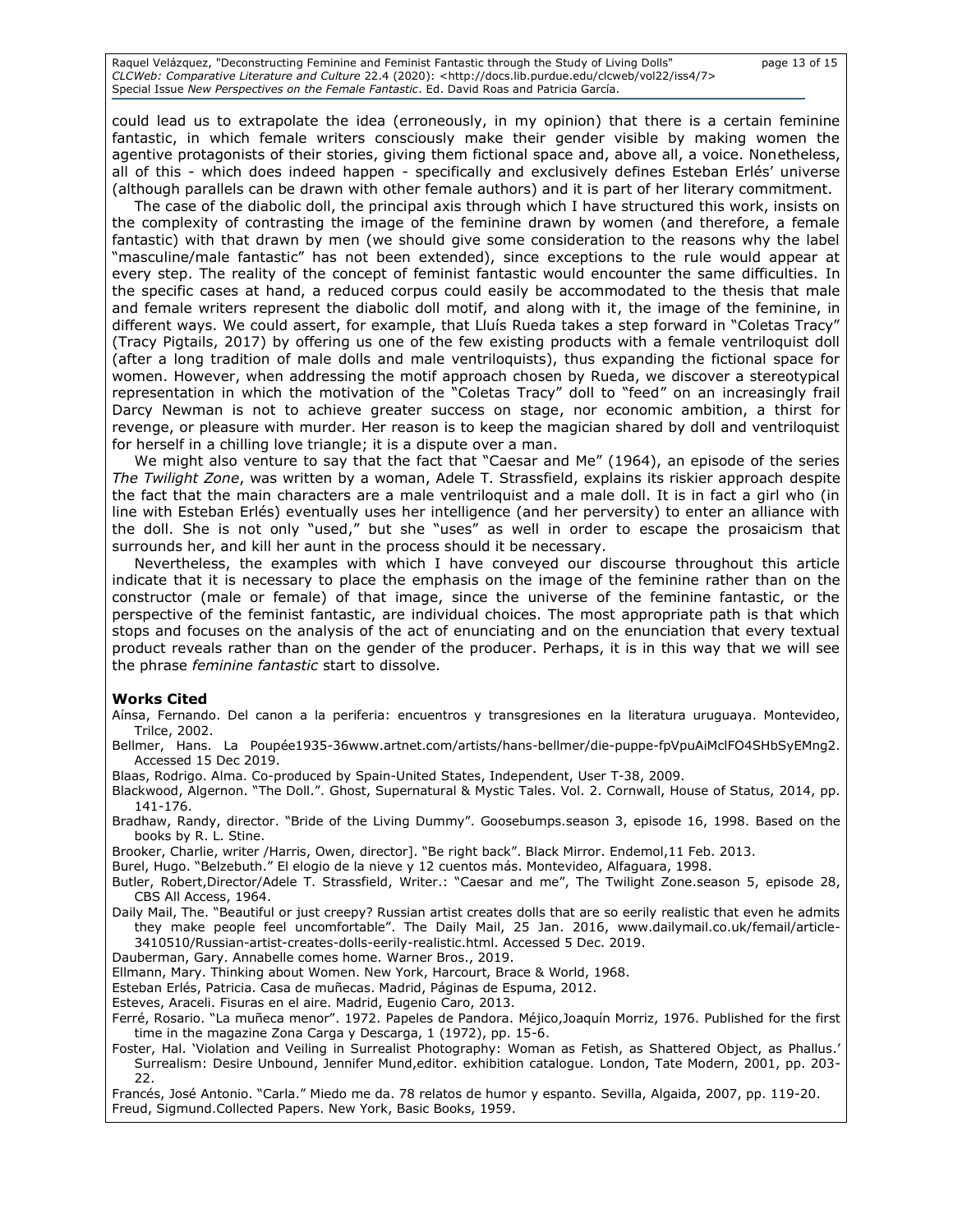Raquel Velázquez, "Deconstructing Feminine and Feminist Fantastic through the Study of Living Dolls" page 14 of 15 *CLCWeb: Comparative Literature and Culture* 22.4 (2020): <http://docs.lib.purdue.edu/clcweb/vol22/iss4/7> Special Issue *New Perspectives on the Female Fantastic*. Ed. David Roas and Patricia García. García Berlanga, Luis, Director/Azcona, Rafael, Screenplay. Tamaño natural. France-Italy-Spain, Cinema International Corporation, 1973. Gatti Riccardi, Giuseppe. "Autómatas y maniquíes en la literatura uruguaya: el motivo de la muñeca en la narrativa de los montevideanos Felisberto Hernández y Hugo Burel." Lejana (University Eötvös Loránd of Budapest), no.. 4, 2012. Gillespie, Craig, Director/ Oliver, Nancy, Screenplay. Lars and the Real Girl. Canada/United States, Fórum Hungary, 2007. Gómez de la Serna, Ramón. El Incongruente. Madrid, Espasa-Calpe, 1922. Guardian, The. "Child sex doll imports expose previously unknown offenders", 31 Jul. 2017, [www.theguardian.com/society/2017/jul/31/child-sex-doll-imports-expose-previously-unknown-offenders.](file:///C:/Users/Patricia/Downloads/www.theguardian.com/society/2017/jul/31/child-sex-doll-imports-expose-previously-unknown-offenders) Accessed 13 Aug. 2017. Hernández, Felisberto. Las Hortensias. 1949. Barcelona, Lumen, 1974. Hoffman, E.T.A. "Der Sandmann". Nachtstücke. Berlin, 1817. Koppelman, Susan. Images of Women in Fiction: Feminist Perspectives. Bowling Green, Ohio, Bowling Green U. Popular P, 1972. Kore-eda, Hirokazu. Air Doll (Kūki ningyō). Asmik Ace Entertainment, 2009. Lease, Maria. Dolly Dearest. Trimark Pictures, 1991. Lee, Vernon. "The Doll.". 1896 ("The Image")For Maurice, Five Unlikely Stories. London, John Lane, The Bodley Head, 1927. Leonetti, John R., Directo)/ Gary Dauberman, Screenplay*.* Annabelle. Warner Bros., 2015. L'Isle-Adam, Villiers de. L'Ève future. Paris, M. de Brunhoff, 1886. López-Pellisa, Teresa. Patologías de la realidad virtual. México, Fondo de Cultura Económica, 2015. Lubitsch, Ernst. Die Puppe. Weimar Republic, 1919. Mancini, Don. Child's play [Chucky]. Film Franchise comprising eight films, 1988-2019. Manrique, Mariel, editor. Muñecas: el tiempo de la belleza y el terror. Shangrila Ediciones, 2019. O'Brien, Susannah. The Doll. United States, 2017. Offenbach, Jacques /Barbier, Jules. 1881. Les contes d'Hoffmann. Opera. Based on the stories by E.T.A. Hoffmann "Der Sandmann", "Geshichte von verlorenen Spiegelbilde", and "Rat Krespel". Olea, Pedro, Director/ Garci, José Luis, Screenplay. No es bueno que el hombre esté solo. Spain, Lotus Film Internacional, 1973. Olsen, Tillie. Silences. New York, Delacorte Press/Seymour Lawrence, 1978. Parigi, Robert. Love Object. United States, Cntent Film, Lions Gate Home Entertainment, 2003. Pedraza, Pilar. "Pigmalión y las mujeres minerales." Dossiers feministes, no. 4 (2000), pp. 31-47. Pedraza, Pilar. Máquinas de amar. Secretos del cuerpo artificial. Madrid, Valdemar, 1998. Pérez Galdós, Benito. "La princesa y el granuja." Revista Cántabro-Asturiana, Vol. 1, Santander, 1877. Phillips, Julie. "The Secret Sci-Fi Life of Alice B. Sheldon." *extracted from James Tiptree, Jr.: The Double Life of Alice B. Sheldon.* St. Martin's Press, LLC, 2006. *NPR.org. 12* November 2006, [www.npr.org/templates/story/story.php?storyId=6468136&t=1574263214297](file:///C:/Users/Patricia/Downloads/www.npr.org/templates/story/story.php%3fstoryId=6468136&t=1574263214297)*,* Accessed 4 Apr. 2017. Richards, Cliff. "Living Doll", written by Lionel Bart. Serious Charge (E.P.. EMI Records, 1959. Roas, David. Tras los límites de lo real. Una definición de lo fantástico. Madrid, Páginas de Espuma, 2011. ---. Invasión. Madrid, Páginas de Espuma, 2018. Rueda, Lluís. "Coletas Tracy." VVAA. Horror Dummies. Marionetas, ventrílocuos, mecanismos psicóticos. Barcelona, Hermenaute, 2017, pp. 57-72. Russ, Joanna. How to Suppress Women's Writing. Austin, U of Texas P, 1983. Sandberg, David F., Director/ Gary Dauberman, Screenplay. Annabelle: Creation. Warner Bros., 2017. Santos, Care. "Aria de la muñeca mecánica".Steampunk: antología retrofuturista, Félix J. Palma (ed.), Madrid, Ediciones Nevsky, 2012. Sarafian, Richard C., Director/Sohl, Jerry, Writer. "Living Doll". The Twilight Zone, season 5, episode 6, CBS All Access 1963. Sargent, Pamela. Women of Wonder: Science Fiction Stories by Women about Women. New York, Vintage Books, 1975. Simmons, Laurie. Talking Objects. 1987-1989. [http://www.lauriesimmons.net/.](http://www.lauriesimmons.net/) Accessed 15 Dec. 2019. ---. The Love Doll. 2009. [http://www.lauriesimmons.net/.](http://www.lauriesimmons.net/) Accessed 15 Dec. 2019.. ---.Kigurumi, Dollers, and How We See, 2014. [http://www.lauriesimmons.net/.](http://www.lauriesimmons.net/) Accessed 15 Dec. 2019.. Tomeo, Javier. "La muñeca hinchable". Cuentos completos. Madrid, Páginas de Espuma, 2012, p. 477. Valera, Juan. "La muñequita" [1894]. Obras. Madrid, Aguilar, 1964, pp. 1022-24. Velázquez, Raquel "Quaerens quem devoret: El resurgimiento de la mujer mantis o mujer devoradora en el microrrelato fantástico español del siglo XXI". Bulletin of Hispanic Studies, vol. 96, no. 6, 2019, pp. 595-610. ---. "La reescritura de los mitos clásicos en el microrrelato español del siglo XXI". Ecos y Resplandores Helenos en la Literatura Hispana. Siglos XVI-XXI, edited by Alvarado Teodorika, Tatiana/Grigoriadou, Theodora /García Romero, Fernando, La Paz-Madrid, Sociedad Boliviana de Estudios Clásicos-Sociedad Española de Estudios Clásicos, 2018, pp. 333-59. Walter, Natash. Living Dolls: The Return of Sexism. London, Virago Press, 2010. Yu, Ronny, Director/Mancini, Don, Writer. The Bride of Chucky. United States, Universal Studios, 1998. Zapata, Miguel Ángel. Revelaciones y magias. Granada, Traspiés, 2009.